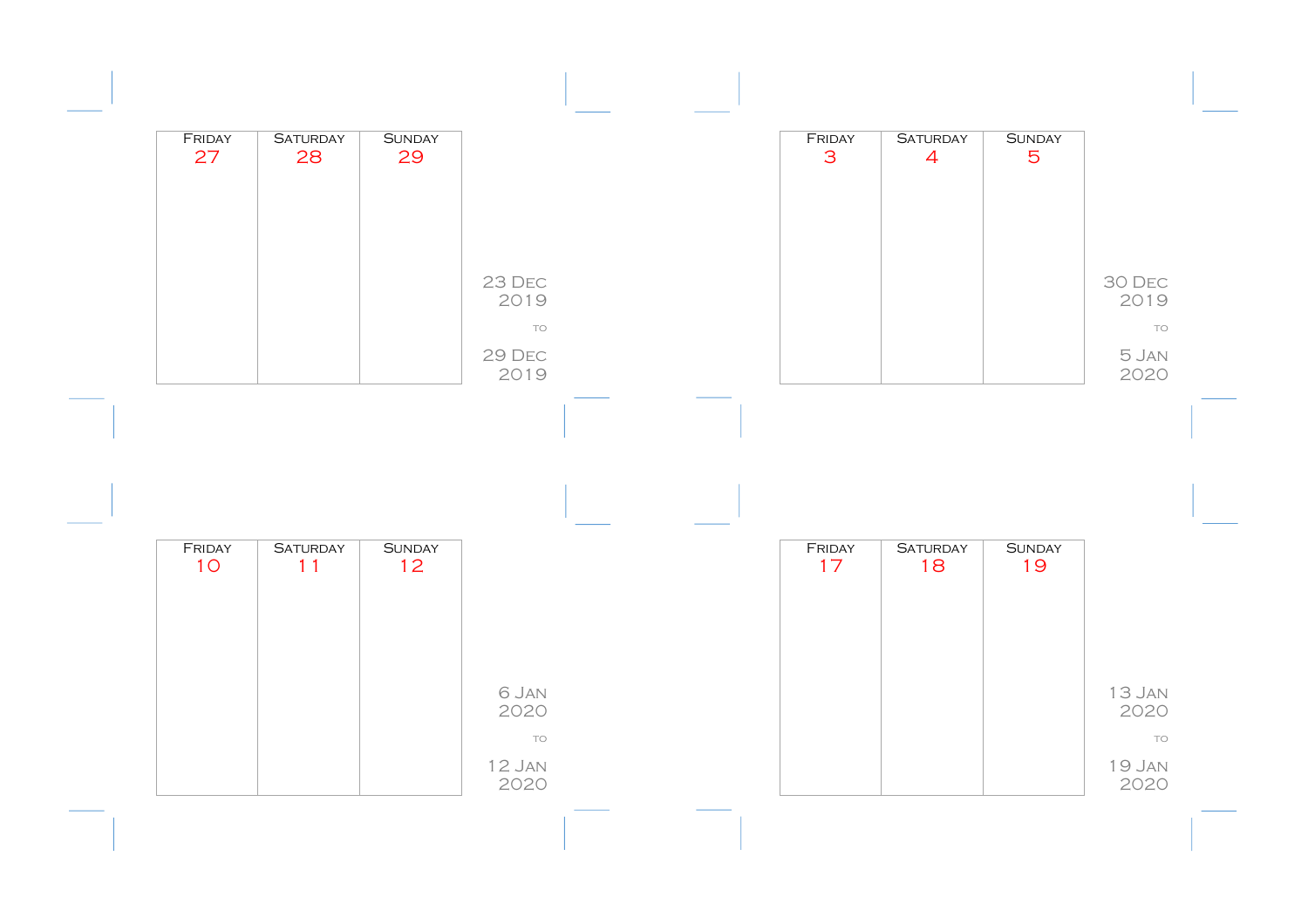| <b>MONDAY</b> | <b>TUESDAY</b> | WEDNESDAY | <b>THURSDAY</b> |
|---------------|----------------|-----------|-----------------|
| 6             |                | 8         |                 |
|               |                |           |                 |
|               |                |           |                 |
|               |                |           |                 |
|               |                |           |                 |
|               |                |           |                 |
|               |                |           |                 |
|               |                |           |                 |
|               |                |           |                 |
|               |                |           |                 |
|               |                |           |                 |
|               |                |           |                 |
|               |                |           |                 |

| <b>MONDAY</b> | <b>TUESDAY</b> | WEDNESDAY | <b>THURSDAY</b> |
|---------------|----------------|-----------|-----------------|
| 30            | 31             |           | 2               |
|               |                |           |                 |
|               |                |           |                 |
|               |                |           |                 |
|               |                |           |                 |
|               |                |           |                 |
|               |                |           |                 |
|               |                |           |                 |
|               |                |           |                 |
|               |                |           |                 |
|               |                |           |                 |
|               |                |           |                 |
|               |                |           |                 |
|               |                |           |                 |
|               |                |           |                 |

| <b>MONDAY</b> | <b>TUESDAY</b> | WEDNESDAY | <b>THURSDAY</b> |
|---------------|----------------|-----------|-----------------|
| 20            | 21             | 22        | 23              |
|               |                |           |                 |
|               |                |           |                 |
|               |                |           |                 |
|               |                |           |                 |
|               |                |           |                 |
|               |                |           |                 |
|               |                |           |                 |
|               |                |           |                 |

| <b>MONDAY</b> | <b>TUESDAY</b> | WEDNESDAY | <b>THURSDAY</b> |
|---------------|----------------|-----------|-----------------|
| 13            | 14             | 15        | 16              |
|               |                |           |                 |
|               |                |           |                 |
|               |                |           |                 |
|               |                |           |                 |
|               |                |           |                 |
|               |                |           |                 |
|               |                |           |                 |
|               |                |           |                 |
|               |                |           |                 |
|               |                |           |                 |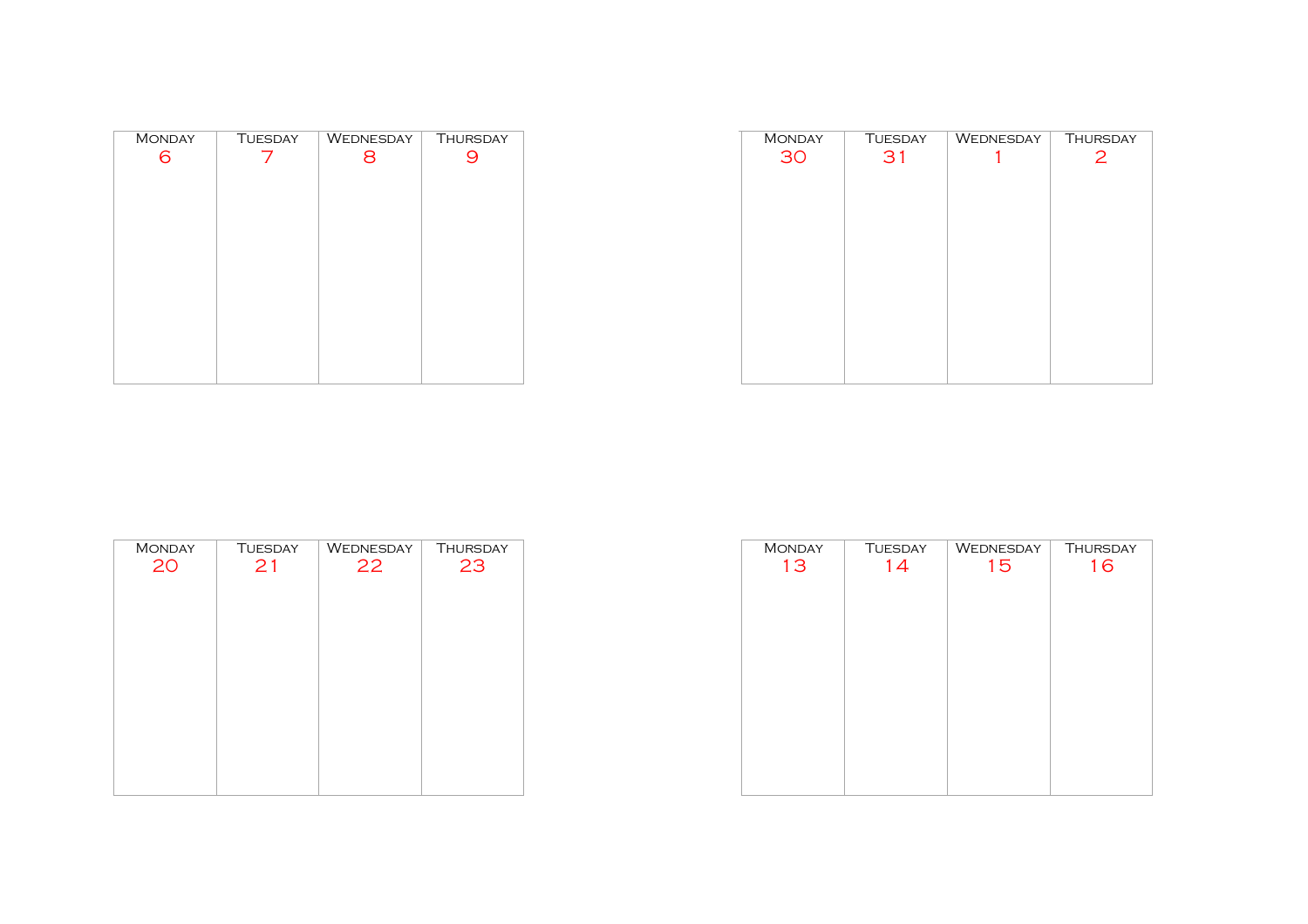| FRIDAY<br>24   | <b>SATURDAY</b><br>25 | <b>SUNDAY</b><br>26 |                     |  | FRIDAY<br>31 | <b>SATURDAY</b><br>$\mathbf{1}$ | <b>SUNDAY</b><br>$\overline{2}$ |                             |
|----------------|-----------------------|---------------------|---------------------|--|--------------|---------------------------------|---------------------------------|-----------------------------|
|                |                       |                     |                     |  |              |                                 |                                 |                             |
|                |                       |                     | 20 JAN<br>2020      |  |              |                                 |                                 | 27 JAN<br>2020              |
|                |                       |                     | TO                  |  |              |                                 |                                 | TO                          |
|                |                       |                     | 26 JAN<br>2020      |  |              |                                 |                                 | $2$ FEB<br>2020             |
|                |                       |                     |                     |  |              |                                 |                                 |                             |
|                |                       |                     |                     |  |              |                                 |                                 |                             |
|                |                       |                     |                     |  |              |                                 |                                 |                             |
| FRIDAY         | <b>SATURDAY</b>       | <b>SUNDAY</b>       |                     |  | FRIDAY       | <b>SATURDAY</b>                 | <b>SUNDAY</b>                   |                             |
| $\overline{7}$ | 8                     | $\overline{9}$      |                     |  | 14           | 15                              | 16                              |                             |
|                |                       |                     |                     |  |              |                                 |                                 |                             |
|                |                       |                     | 3 FEB<br>2020       |  |              |                                 |                                 | 10 FEB<br>2020              |
|                |                       |                     | TO<br>9 FEB<br>2020 |  |              |                                 |                                 | TO<br><b>16 FEB</b><br>2020 |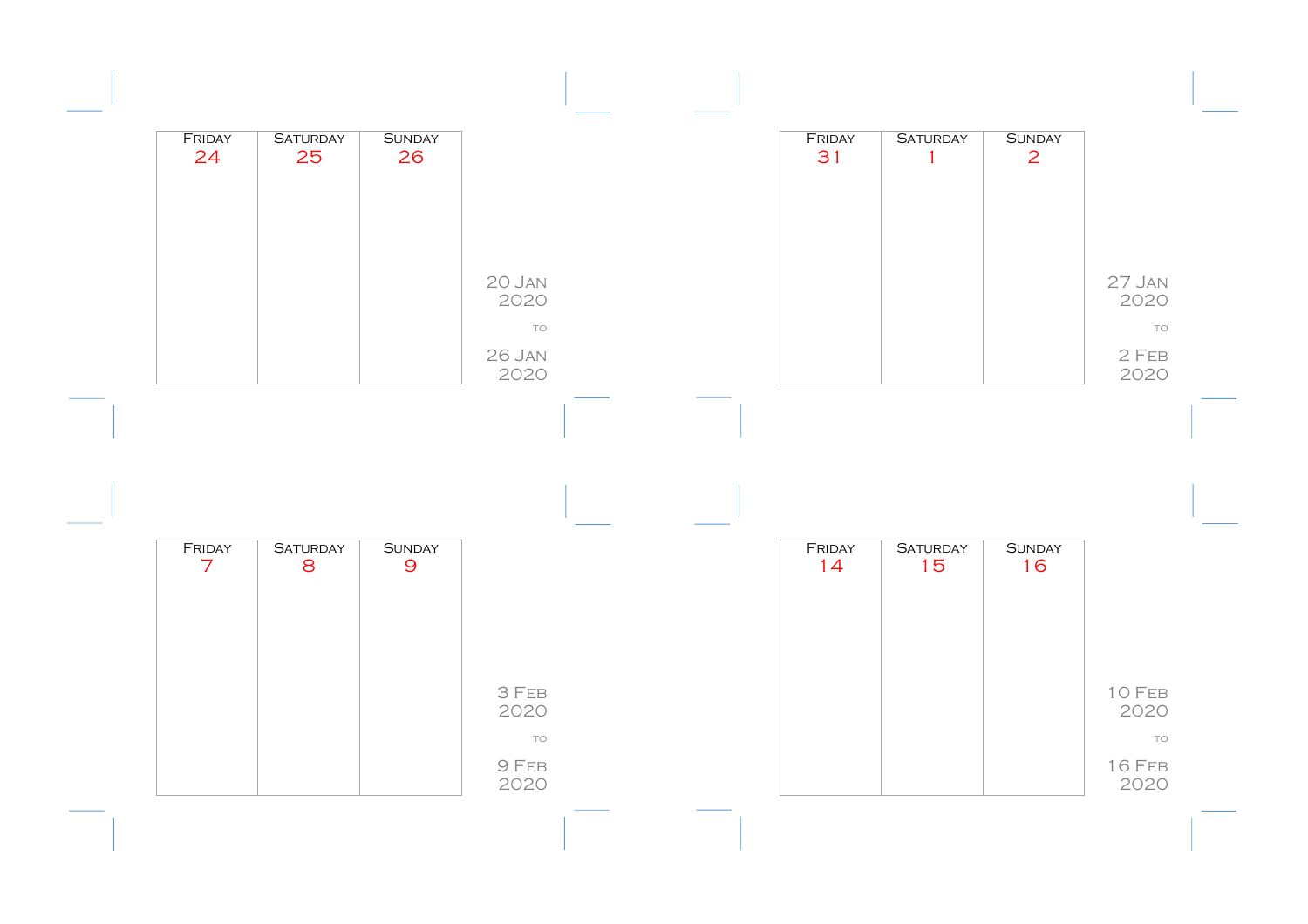| <b>MONDAY</b> | <b>TUESDAY</b> | WEDNESDAY | <b>THURSDAY</b> |
|---------------|----------------|-----------|-----------------|
| З             | 4              | 5         | 6               |
|               |                |           |                 |
|               |                |           |                 |
|               |                |           |                 |
|               |                |           |                 |
|               |                |           |                 |
|               |                |           |                 |
|               |                |           |                 |
|               |                |           |                 |
|               |                |           |                 |
|               |                |           |                 |
|               |                |           |                 |
|               |                |           |                 |
|               |                |           |                 |

| <b>MONDAY</b> | <b>TUESDAY</b> | WEDNESDAY | <b>THURSDAY</b> |
|---------------|----------------|-----------|-----------------|
| 27            | 28             | 29        | 30              |
|               |                |           |                 |
|               |                |           |                 |
|               |                |           |                 |
|               |                |           |                 |
|               |                |           |                 |
|               |                |           |                 |
|               |                |           |                 |
|               |                |           |                 |
|               |                |           |                 |
|               |                |           |                 |
|               |                |           |                 |
|               |                |           |                 |
|               |                |           |                 |

| <b>MONDAY</b><br>17 | <b>TUESDAY</b><br>18 | WEDNESDAY<br>19 | THURSDAY<br>20 |
|---------------------|----------------------|-----------------|----------------|
|                     |                      |                 |                |
|                     |                      |                 |                |
|                     |                      |                 |                |
|                     |                      |                 |                |
|                     |                      |                 |                |
|                     |                      |                 |                |

| <b>MONDAY</b>  | <b>TUESDAY</b> | WEDNESDAY | <b>THURSDAY</b> |
|----------------|----------------|-----------|-----------------|
| 1 <sub>O</sub> | $\mathbf{1}$   | 12        | 13              |
|                |                |           |                 |
|                |                |           |                 |
|                |                |           |                 |
|                |                |           |                 |
|                |                |           |                 |
|                |                |           |                 |
|                |                |           |                 |
|                |                |           |                 |
|                |                |           |                 |
|                |                |           |                 |
|                |                |           |                 |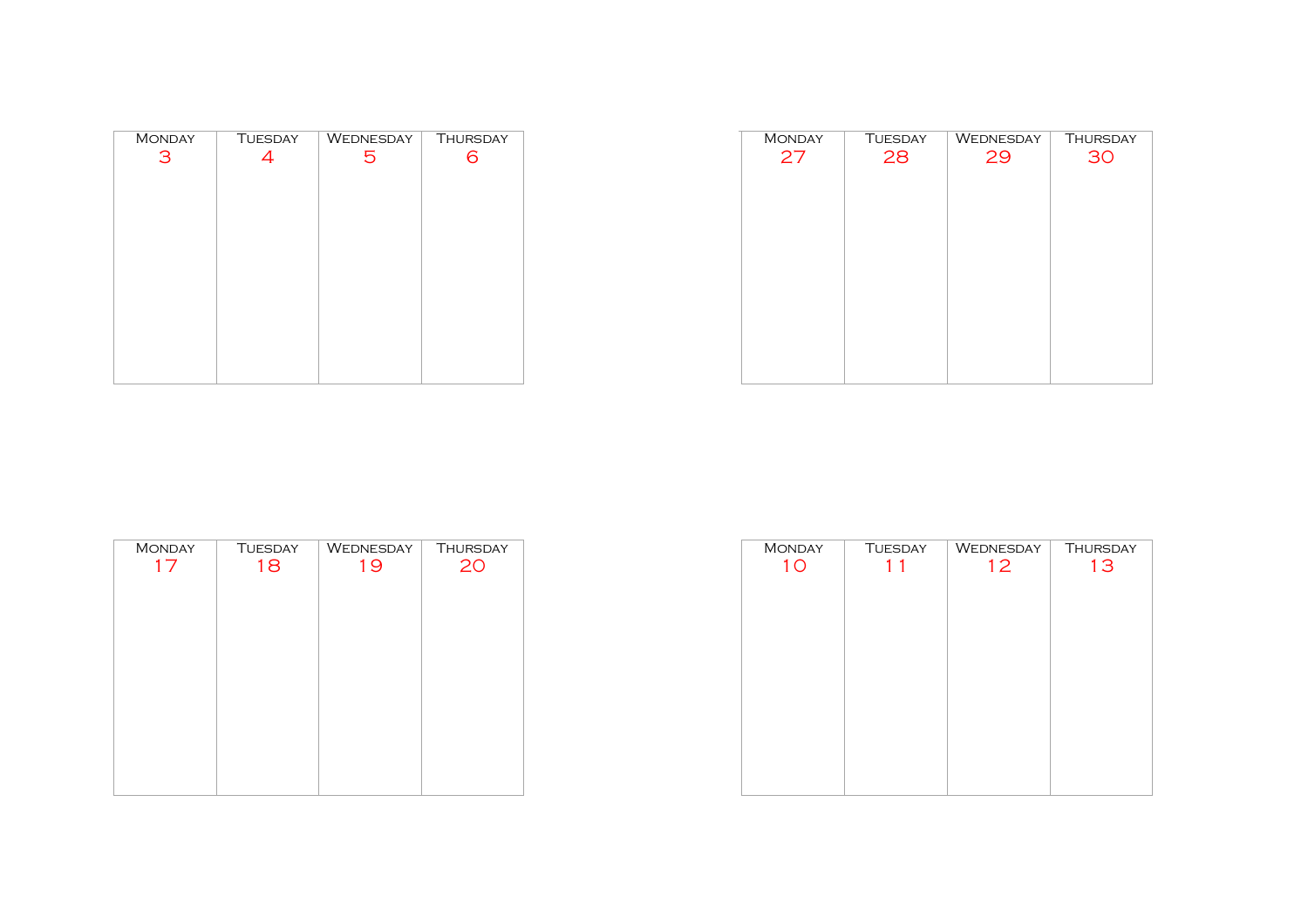| FRIDAY<br>21 | <b>SATURDAY</b><br>22             | <b>SUNDAY</b><br>23 |                      |  | FRIDAY<br>28 | <b>SATURDAY</b><br>29 | <b>SUNDAY</b><br>$\mathbf{1}$ |                     |
|--------------|-----------------------------------|---------------------|----------------------|--|--------------|-----------------------|-------------------------------|---------------------|
|              |                                   |                     | 17 FEB<br>2020       |  |              |                       |                               | 24 FEB<br>2020      |
|              |                                   |                     | TO<br>23 FEB<br>2020 |  |              |                       |                               | TO<br>1 MAR<br>2020 |
|              |                                   |                     |                      |  |              |                       |                               |                     |
|              |                                   |                     |                      |  |              |                       |                               |                     |
|              |                                   |                     |                      |  |              |                       |                               |                     |
| FRIDAY<br>6  | <b>SATURDAY</b><br>$\overline{7}$ | <b>SUNDAY</b><br>8  |                      |  | FRIDAY<br>13 | <b>SATURDAY</b><br>14 | <b>SUNDAY</b><br>15           |                     |
|              |                                   |                     |                      |  |              |                       |                               |                     |
|              |                                   |                     | 2 MAR<br>2020        |  |              |                       |                               | 9 MAR<br>2020       |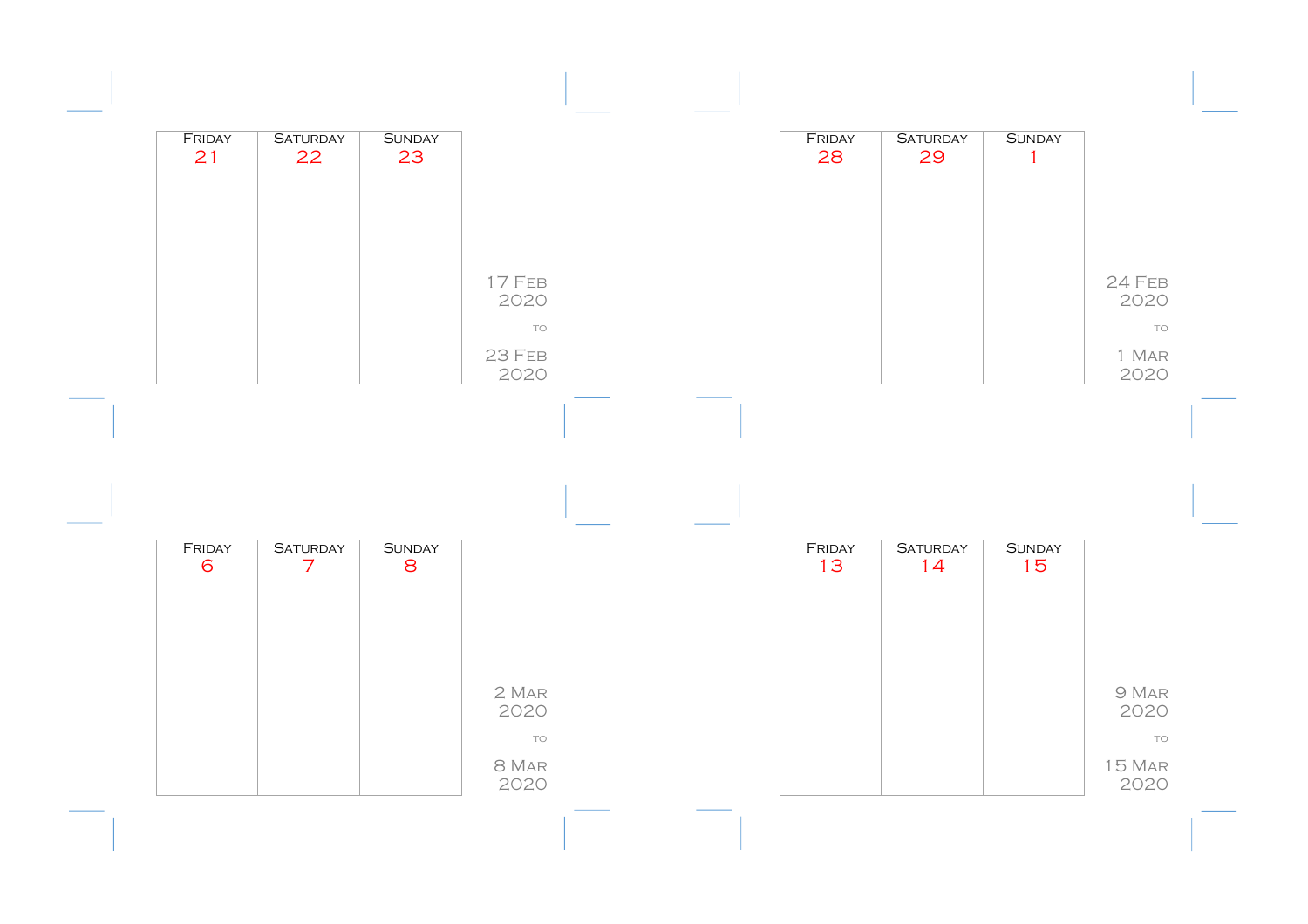| <b>MONDAY</b> | <b>TUESDAY</b> | WEDNESDAY | <b>THURSDAY</b> |
|---------------|----------------|-----------|-----------------|
| $\mathbf{2}$  | 3              | 4         | 5               |
|               |                |           |                 |
|               |                |           |                 |
|               |                |           |                 |
|               |                |           |                 |
|               |                |           |                 |
|               |                |           |                 |
|               |                |           |                 |
|               |                |           |                 |
|               |                |           |                 |
|               |                |           |                 |
|               |                |           |                 |
|               |                |           |                 |
|               |                |           |                 |

| <b>MONDAY</b> | <b>TUESDAY</b> | WEDNESDAY | <b>THURSDAY</b> |
|---------------|----------------|-----------|-----------------|
| 24            | 25             | 26        | 27              |
|               |                |           |                 |
|               |                |           |                 |
|               |                |           |                 |
|               |                |           |                 |
|               |                |           |                 |
|               |                |           |                 |
|               |                |           |                 |
|               |                |           |                 |
|               |                |           |                 |
|               |                |           |                 |
|               |                |           |                 |
|               |                |           |                 |
|               |                |           |                 |

| <b>MONDAY</b> | <b>TUESDAY</b> | WEDNESDAY | <b>THURSDAY</b> |
|---------------|----------------|-----------|-----------------|
| 16            | 17             | 18        | 19              |
|               |                |           |                 |
|               |                |           |                 |
|               |                |           |                 |
|               |                |           |                 |
|               |                |           |                 |
|               |                |           |                 |
|               |                |           |                 |
|               |                |           |                 |
|               |                |           |                 |
|               |                |           |                 |

| <b>MONDAY</b> | <b>TUESDAY</b> | WEDNESDAY | <b>THURSDAY</b> |
|---------------|----------------|-----------|-----------------|
| 9             | 1 <sub>O</sub> | 11        | 12              |
|               |                |           |                 |
|               |                |           |                 |
|               |                |           |                 |
|               |                |           |                 |
|               |                |           |                 |
|               |                |           |                 |
|               |                |           |                 |
|               |                |           |                 |
|               |                |           |                 |
|               |                |           |                 |
|               |                |           |                 |
|               |                |           |                 |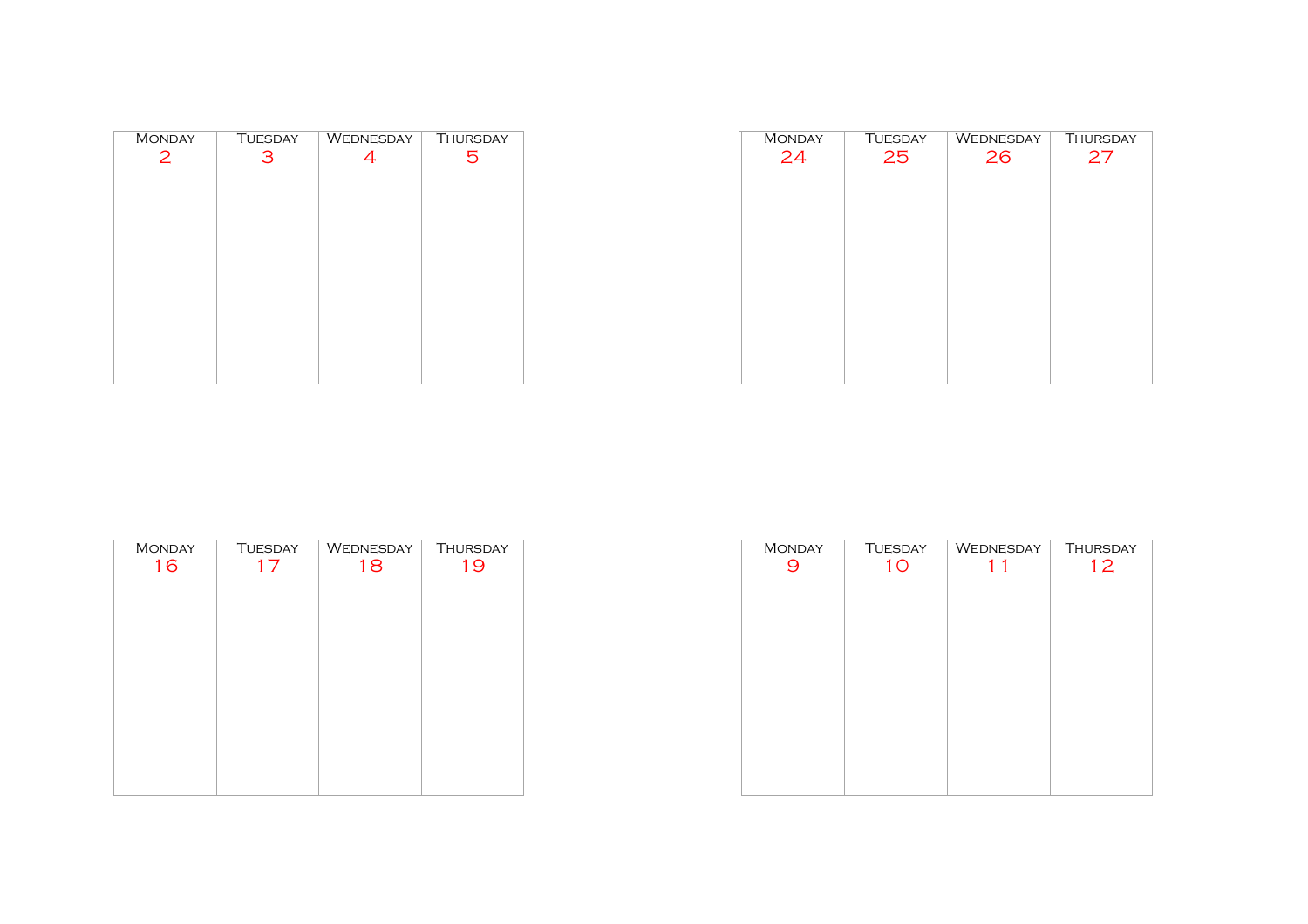| FRIDAY<br>20 | <b>SATURDAY</b><br>21             | <b>SUNDAY</b><br>22             |                       |  | FRIDAY<br>27 | <b>SATURDAY</b><br>28 | <b>SUNDAY</b><br>29 |                      |
|--------------|-----------------------------------|---------------------------------|-----------------------|--|--------------|-----------------------|---------------------|----------------------|
|              |                                   |                                 | <b>16 Mar</b><br>2020 |  |              |                       |                     | 23 MAR<br>2020       |
|              |                                   |                                 | TO<br>22 MAR<br>2020  |  |              |                       |                     | TO<br>29 MAR<br>2020 |
|              |                                   |                                 |                       |  |              |                       |                     |                      |
|              |                                   |                                 |                       |  |              |                       |                     |                      |
| FRIDAY<br>3  | <b>SATURDAY</b><br>$\overline{4}$ | <b>SUNDAY</b><br>$\overline{5}$ |                       |  | FRIDAY<br>10 | <b>SATURDAY</b><br>11 | <b>SUNDAY</b><br>12 |                      |
|              |                                   |                                 |                       |  |              |                       |                     |                      |
|              |                                   |                                 | 30 MAR<br>2020        |  |              |                       |                     | 6 APR<br>2020        |
|              |                                   |                                 | TO                    |  |              |                       |                     | TO                   |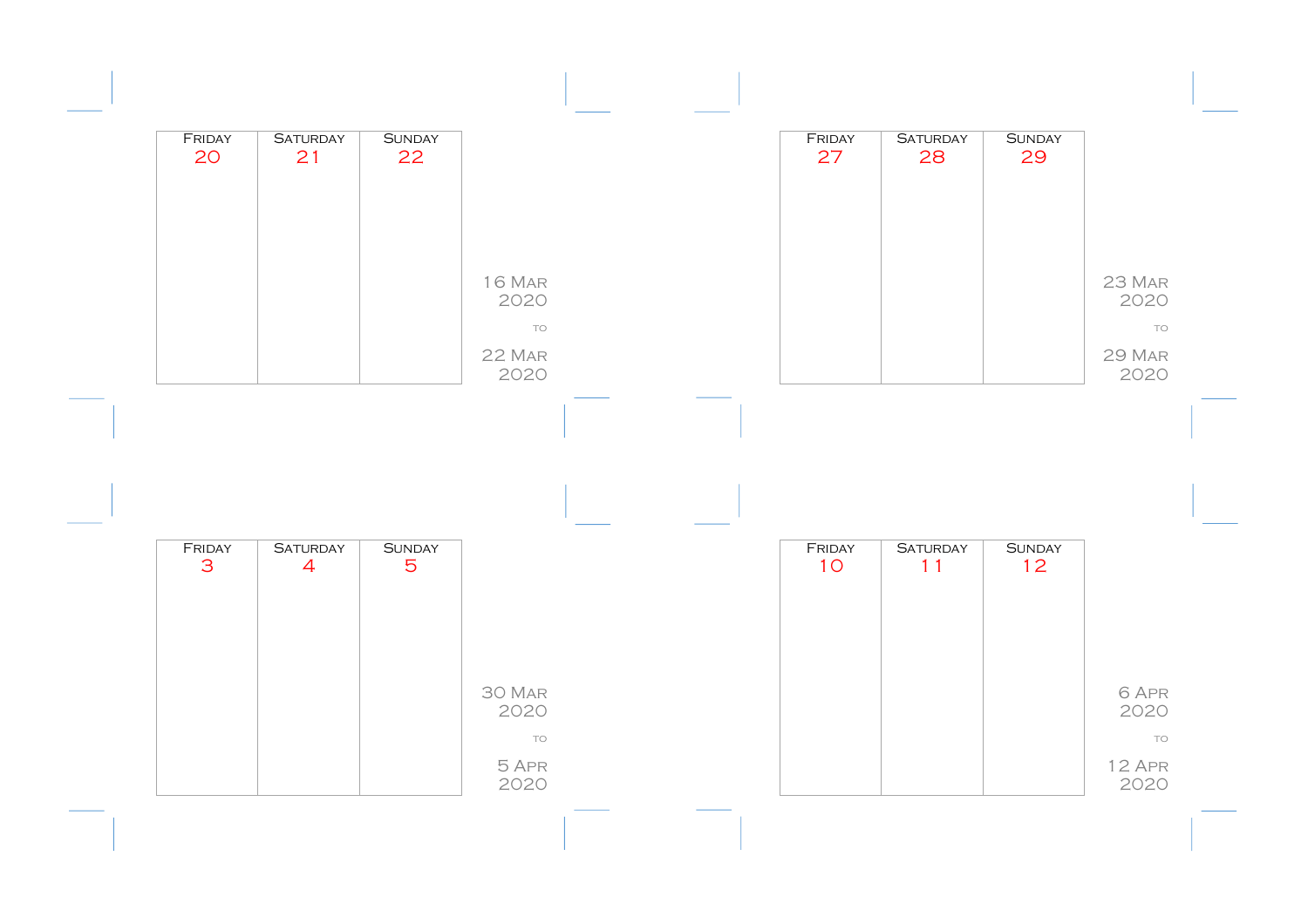| <b>MONDAY</b> | <b>TUESDAY</b> | WEDNESDAY | <b>THURSDAY</b> |
|---------------|----------------|-----------|-----------------|
| 30            | 31             |           | 2               |
|               |                |           |                 |
|               |                |           |                 |
|               |                |           |                 |
|               |                |           |                 |
|               |                |           |                 |
|               |                |           |                 |
|               |                |           |                 |
|               |                |           |                 |
|               |                |           |                 |
|               |                |           |                 |
|               |                |           |                 |
|               |                |           |                 |

| <b>MONDAY</b> | <b>TUESDAY</b> | WEDNESDAY | <b>THURSDAY</b> |
|---------------|----------------|-----------|-----------------|
| 23            | 24             | 25        | 26              |
|               |                |           |                 |
|               |                |           |                 |
|               |                |           |                 |
|               |                |           |                 |
|               |                |           |                 |
|               |                |           |                 |
|               |                |           |                 |
|               |                |           |                 |
|               |                |           |                 |
|               |                |           |                 |
|               |                |           |                 |
|               |                |           |                 |
|               |                |           |                 |
|               |                |           |                 |

| <b>MONDAY</b> | <b>TUESDAY</b> | WEDNESDAY | <b>THURSDAY</b> |
|---------------|----------------|-----------|-----------------|
| 13            | 14             | 15        | 16              |
|               |                |           |                 |
|               |                |           |                 |
|               |                |           |                 |
|               |                |           |                 |
|               |                |           |                 |
|               |                |           |                 |
|               |                |           |                 |
|               |                |           |                 |
|               |                |           |                 |

| <b>MONDAY</b> | <b>TUESDAY</b> | WEDNESDAY | <b>THURSDAY</b> |
|---------------|----------------|-----------|-----------------|
| 6             |                | 8         |                 |
|               |                |           |                 |
|               |                |           |                 |
|               |                |           |                 |
|               |                |           |                 |
|               |                |           |                 |
|               |                |           |                 |
|               |                |           |                 |
|               |                |           |                 |
|               |                |           |                 |
|               |                |           |                 |
|               |                |           |                 |
|               |                |           |                 |
|               |                |           |                 |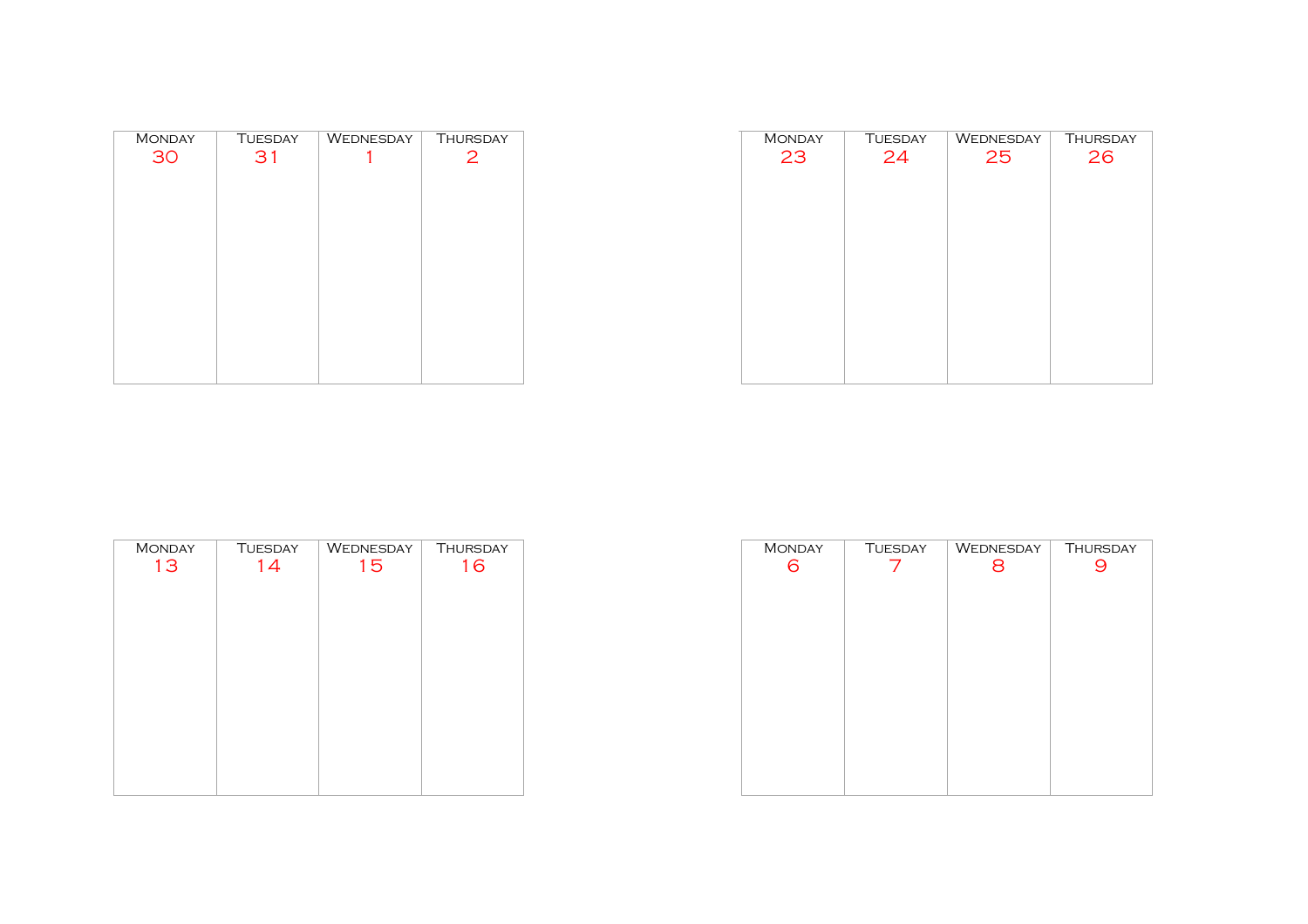| FRIDAY<br>17           | <b>SATURDAY</b><br>18 | <b>SUNDAY</b><br>19 |                             |  | FRIDAY<br>24 | <b>SATURDAY</b><br>25 | <b>SUNDAY</b><br>26 |                      |
|------------------------|-----------------------|---------------------|-----------------------------|--|--------------|-----------------------|---------------------|----------------------|
|                        |                       |                     | 13 APR<br>2020              |  |              |                       |                     | 20 APR<br>2020       |
|                        |                       |                     | TO<br><b>19 APR</b><br>2020 |  |              |                       |                     | TO<br>26 APR<br>2020 |
|                        |                       |                     |                             |  |              |                       |                     |                      |
|                        |                       |                     |                             |  |              |                       |                     |                      |
| FRIDAY<br>$\mathbf{1}$ | <b>SATURDAY</b><br>2  | <b>SUNDAY</b><br>3  |                             |  | FRIDAY<br>8  | <b>SATURDAY</b><br>9  | <b>SUNDAY</b><br>10 |                      |
|                        |                       |                     |                             |  |              |                       |                     |                      |
|                        |                       |                     | 27 APR<br>2020<br>TO        |  |              |                       |                     | 4 May<br>2020<br>TO  |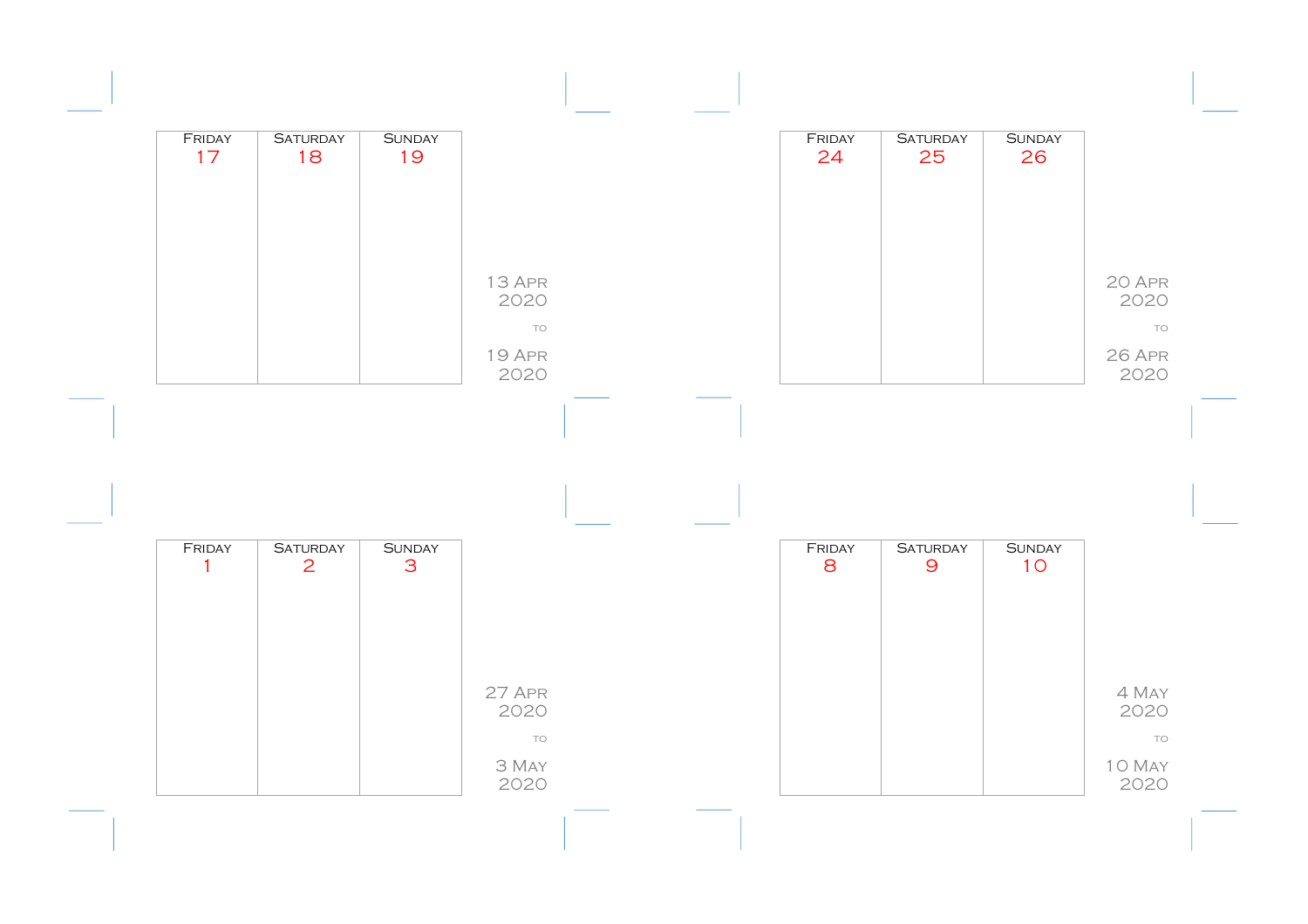| <b>MONDAY</b> | <b>TUESDAY</b> | <b>WEDNESDAY</b> | <b>THURSDAY</b> |
|---------------|----------------|------------------|-----------------|
| 27            | 28             | 29               | 30              |
|               |                |                  |                 |
|               |                |                  |                 |
|               |                |                  |                 |
|               |                |                  |                 |
|               |                |                  |                 |
|               |                |                  |                 |
|               |                |                  |                 |
|               |                |                  |                 |
|               |                |                  |                 |
|               |                |                  |                 |
|               |                |                  |                 |

| <b>MONDAY</b> | <b>TUESDAY</b> | WEDNESDAY | <b>THURSDAY</b> |
|---------------|----------------|-----------|-----------------|
| 20            | 21             | 22        | 23              |
|               |                |           |                 |
|               |                |           |                 |
|               |                |           |                 |
|               |                |           |                 |
|               |                |           |                 |
|               |                |           |                 |
|               |                |           |                 |
|               |                |           |                 |
|               |                |           |                 |
|               |                |           |                 |
|               |                |           |                 |
|               |                |           |                 |
|               |                |           |                 |

| <b>MONDAY</b> | <b>TUESDAY</b> | WEDNESDAY | THURSDAY |
|---------------|----------------|-----------|----------|
| 11            | 12             | 13        | 14       |
|               |                |           |          |
|               |                |           |          |
|               |                |           |          |
|               |                |           |          |
|               |                |           |          |
|               |                |           |          |
|               |                |           |          |
|               |                |           |          |
|               |                |           |          |
|               |                |           |          |

| <b>MONDAY</b> | <b>TUESDAY</b> | WEDNESDAY | <b>THURSDAY</b> |
|---------------|----------------|-----------|-----------------|
| 4             | 5              | 6         |                 |
|               |                |           |                 |
|               |                |           |                 |
|               |                |           |                 |
|               |                |           |                 |
|               |                |           |                 |
|               |                |           |                 |
|               |                |           |                 |
|               |                |           |                 |
|               |                |           |                 |
|               |                |           |                 |
|               |                |           |                 |
|               |                |           |                 |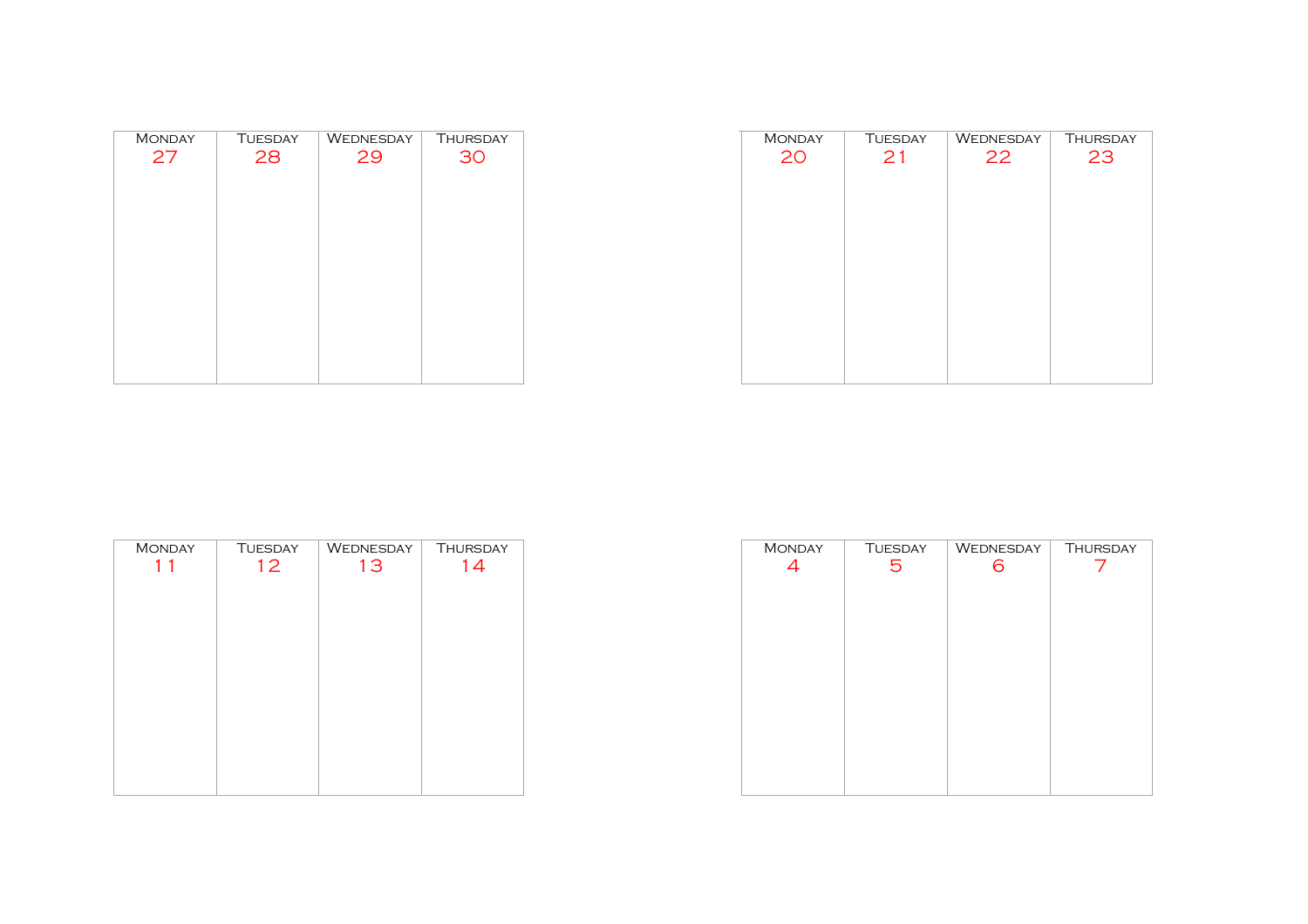| FRIDAY<br>15 | <b>SATURDAY</b><br>16 | <b>SUNDAY</b><br>17 |                              |  | FRIDAY<br>22             | <b>SATURDAY</b><br>23 | <b>SUNDAY</b><br>24             |                             |
|--------------|-----------------------|---------------------|------------------------------|--|--------------------------|-----------------------|---------------------------------|-----------------------------|
|              |                       |                     |                              |  |                          |                       |                                 |                             |
|              |                       |                     | 11 May<br>2020               |  |                          |                       |                                 | <b>18 MAY</b><br>2020       |
|              |                       |                     | <b>TO</b><br>17 May<br>2020  |  |                          |                       |                                 | TO<br>24 MAY<br>2020        |
|              |                       |                     |                              |  |                          |                       |                                 |                             |
|              |                       |                     |                              |  |                          |                       |                                 |                             |
| FRIDAY<br>29 | <b>SATURDAY</b><br>30 | <b>SUNDAY</b><br>31 |                              |  | FRIDAY<br>$\overline{5}$ | <b>SATURDAY</b><br>6  | <b>SUNDAY</b><br>$\overline{7}$ |                             |
|              |                       |                     |                              |  |                          |                       |                                 |                             |
|              |                       |                     | 25 MAY                       |  |                          |                       |                                 | 1 JUN                       |
|              |                       |                     |                              |  |                          |                       |                                 |                             |
|              |                       |                     | 2020<br>TO<br>31 MAY<br>2020 |  |                          |                       |                                 | 2020<br>TO<br>7 Jun<br>2020 |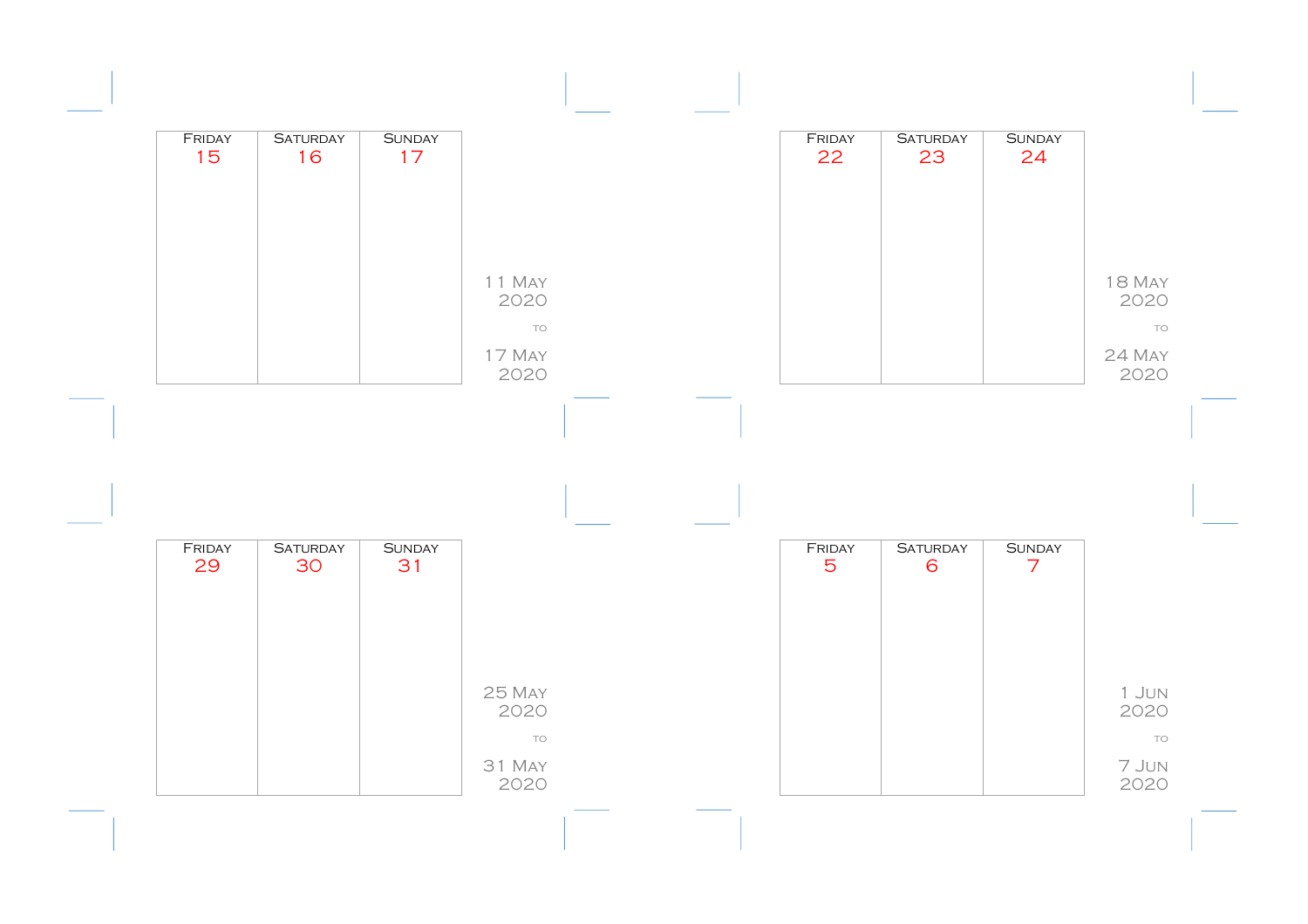| <b>MONDAY</b> | <b>TUESDAY</b> | WEDNESDAY | <b>THURSDAY</b> |
|---------------|----------------|-----------|-----------------|
| 25            | 26             | 27        | 28              |
|               |                |           |                 |
|               |                |           |                 |
|               |                |           |                 |
|               |                |           |                 |
|               |                |           |                 |
|               |                |           |                 |
|               |                |           |                 |
|               |                |           |                 |
|               |                |           |                 |

| <b>MONDAY</b> | <b>TUESDAY</b> | WEDNESDAY | <b>THURSDAY</b> |
|---------------|----------------|-----------|-----------------|
| 18            | 19             | 20        | 21              |
|               |                |           |                 |
|               |                |           |                 |
|               |                |           |                 |
|               |                |           |                 |
|               |                |           |                 |
|               |                |           |                 |
|               |                |           |                 |
|               |                |           |                 |
|               |                |           |                 |
|               |                |           |                 |
|               |                |           |                 |
|               |                |           |                 |
|               |                |           |                 |
|               |                |           |                 |

| <b>MONDAY</b> | <b>TUESDAY</b> | WEDNESDAY | <b>THURSDAY</b> |
|---------------|----------------|-----------|-----------------|
| 8             |                | 10        |                 |
|               |                |           |                 |
|               |                |           |                 |
|               |                |           |                 |
|               |                |           |                 |
|               |                |           |                 |
|               |                |           |                 |
|               |                |           |                 |
|               |                |           |                 |
|               |                |           |                 |
|               |                |           |                 |

| <b>MONDAY</b> | TUESDAY | WEDNESDAY | <b>THURSDAY</b> |
|---------------|---------|-----------|-----------------|
|               | 2       | З         | 4               |
|               |         |           |                 |
|               |         |           |                 |
|               |         |           |                 |
|               |         |           |                 |
|               |         |           |                 |
|               |         |           |                 |
|               |         |           |                 |
|               |         |           |                 |
|               |         |           |                 |
|               |         |           |                 |
|               |         |           |                 |
|               |         |           |                 |
|               |         |           |                 |
|               |         |           |                 |
|               |         |           |                 |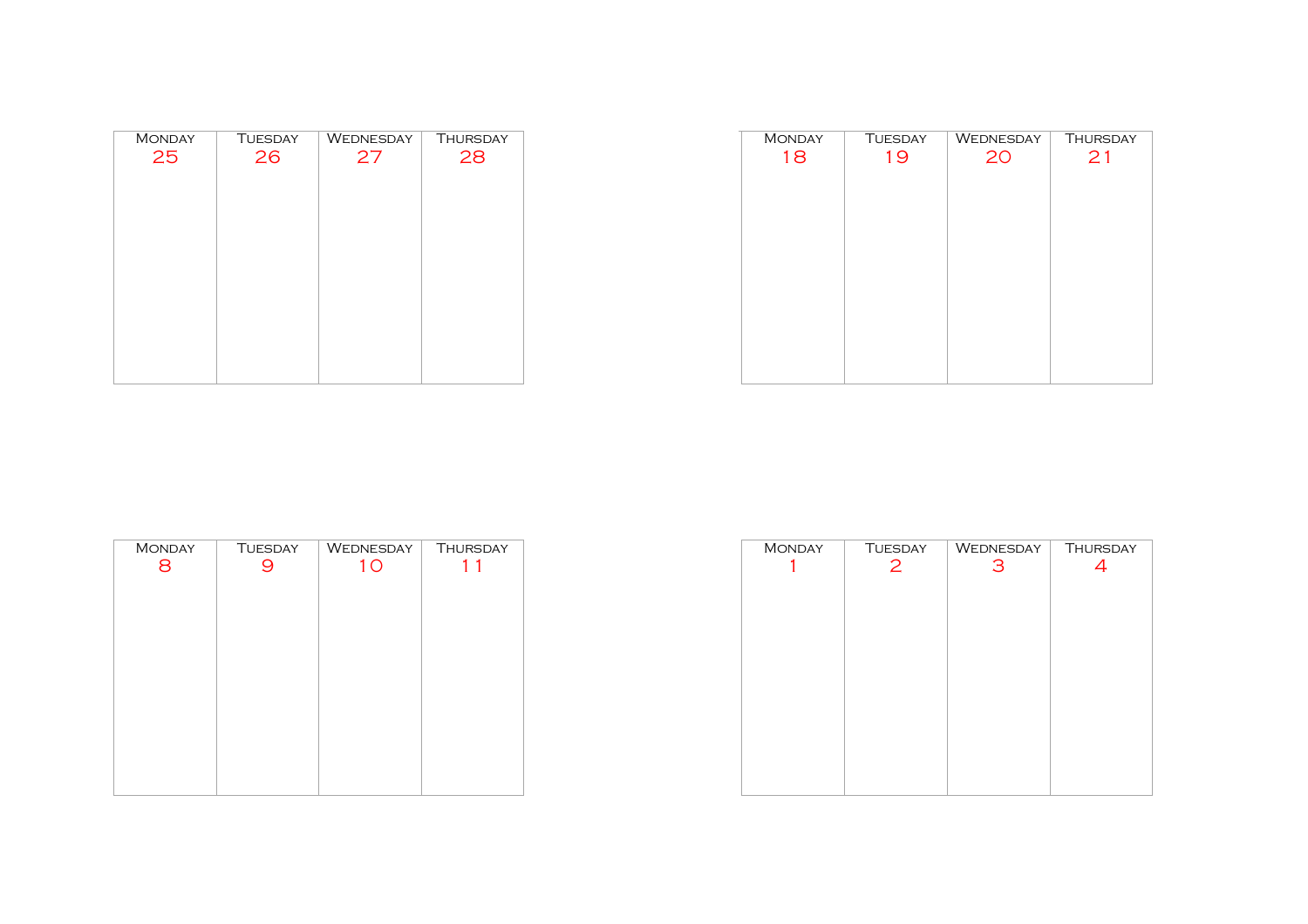| FRIDAY | <b>SATURDAY</b> | <b>SUNDAY</b> |                       |  | FRIDAY       | <b>SATURDAY</b> | <b>SUNDAY</b> |                   |
|--------|-----------------|---------------|-----------------------|--|--------------|-----------------|---------------|-------------------|
| 12     | 13              | 14            |                       |  | 19           | 20              | 21            |                   |
|        |                 |               |                       |  |              |                 |               |                   |
|        |                 |               |                       |  |              |                 |               |                   |
|        |                 |               | 8 JUN                 |  |              |                 |               | <b>15 JUN</b>     |
|        |                 |               | 2020<br>TO            |  |              |                 |               | 2020<br>TO        |
|        |                 |               | 14 JUN                |  |              |                 |               | $21$ JUN          |
|        |                 |               | 2020                  |  |              |                 |               | 2020              |
|        |                 |               |                       |  |              |                 |               |                   |
|        |                 |               |                       |  |              |                 |               |                   |
|        |                 |               |                       |  |              |                 |               |                   |
|        |                 |               |                       |  |              |                 |               |                   |
| FRIDAY | <b>SATURDAY</b> | <b>SUNDAY</b> |                       |  | FRIDAY       | <b>SATURDAY</b> | <b>SUNDAY</b> |                   |
| 26     | 27              | 28            |                       |  | $\mathbf{3}$ | $\overline{4}$  | 5             |                   |
|        |                 |               |                       |  |              |                 |               |                   |
|        |                 |               |                       |  |              |                 |               |                   |
|        |                 |               | 22 JUN                |  |              |                 |               | <b>29 JUN</b>     |
|        |                 |               | 2020<br>TO            |  |              |                 |               | 2020<br><b>TO</b> |
|        |                 |               | <b>28 JUN</b><br>2020 |  |              |                 |               | 5 JUL<br>2020     |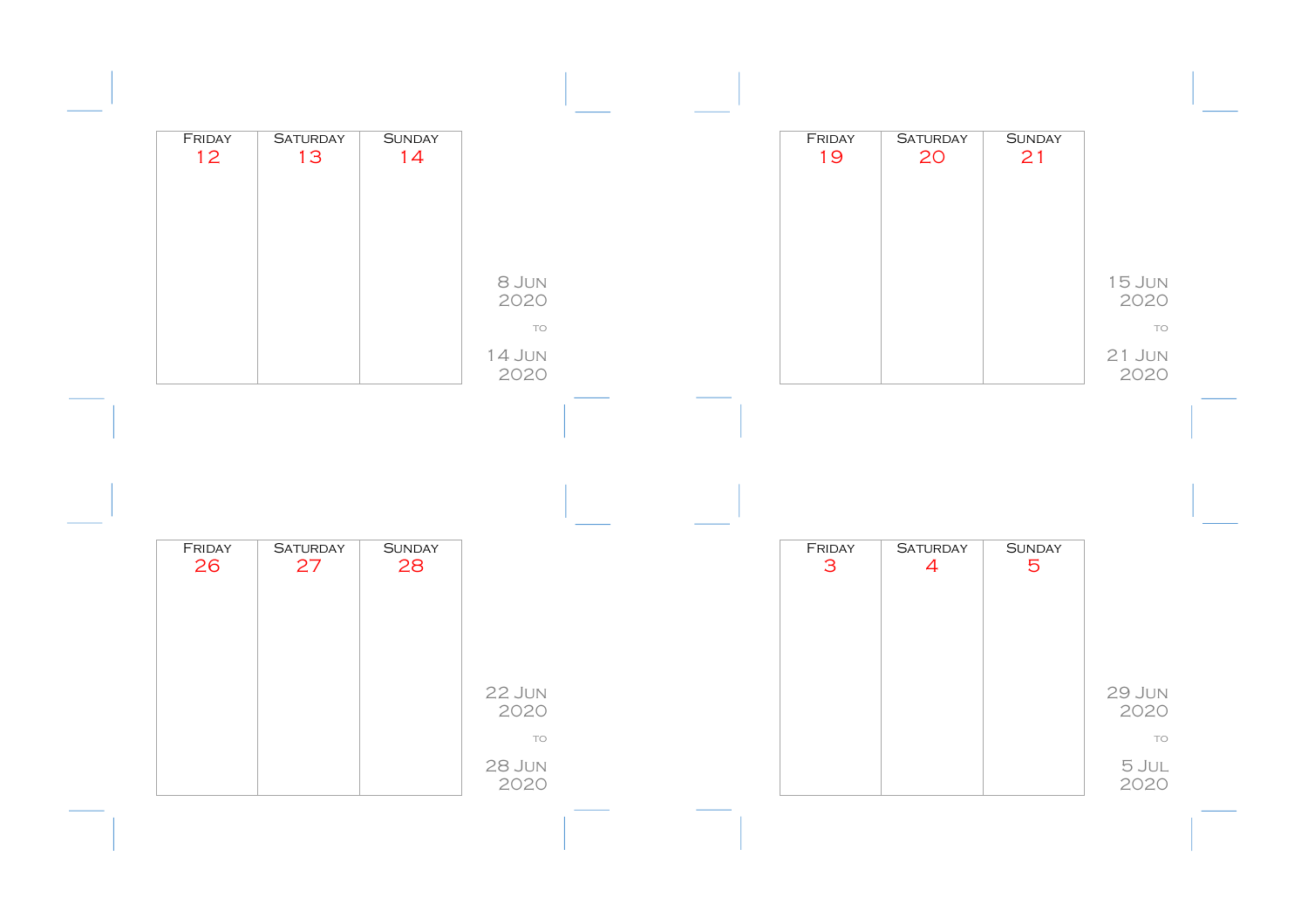| <b>MONDAY</b> | <b>TUESDAY</b> | WEDNESDAY | THURSDAY |
|---------------|----------------|-----------|----------|
| 22            | 23             | 24        | 25       |
|               |                |           |          |
|               |                |           |          |
|               |                |           |          |
|               |                |           |          |
|               |                |           |          |
|               |                |           |          |
|               |                |           |          |
|               |                |           |          |

| <b>MONDAY</b> | <b>TUESDAY</b> | WEDNESDAY | <b>THURSDAY</b> |
|---------------|----------------|-----------|-----------------|
| 15            | 16             | 17        | 18              |
|               |                |           |                 |
|               |                |           |                 |
|               |                |           |                 |
|               |                |           |                 |
|               |                |           |                 |
|               |                |           |                 |
|               |                |           |                 |
|               |                |           |                 |
|               |                |           |                 |
|               |                |           |                 |
|               |                |           |                 |
|               |                |           |                 |
|               |                |           |                 |
|               |                |           |                 |

| <b>MONDAY</b> | <b>TUESDAY</b> | WEDNESDAY | <b>THURSDAY</b> |
|---------------|----------------|-----------|-----------------|
|               |                | 8         |                 |
|               |                |           |                 |
|               |                |           |                 |
|               |                |           |                 |
|               |                |           |                 |
|               |                |           |                 |
|               |                |           |                 |
|               |                |           |                 |
|               |                |           |                 |
|               |                |           |                 |
|               |                |           |                 |
|               |                |           |                 |

| <b>MONDAY</b> | <b>TUESDAY</b> | WEDNESDAY | <b>THURSDAY</b> |
|---------------|----------------|-----------|-----------------|
| 29            | 30             |           | 2               |
|               |                |           |                 |
|               |                |           |                 |
|               |                |           |                 |
|               |                |           |                 |
|               |                |           |                 |
|               |                |           |                 |
|               |                |           |                 |
|               |                |           |                 |
|               |                |           |                 |
|               |                |           |                 |
|               |                |           |                 |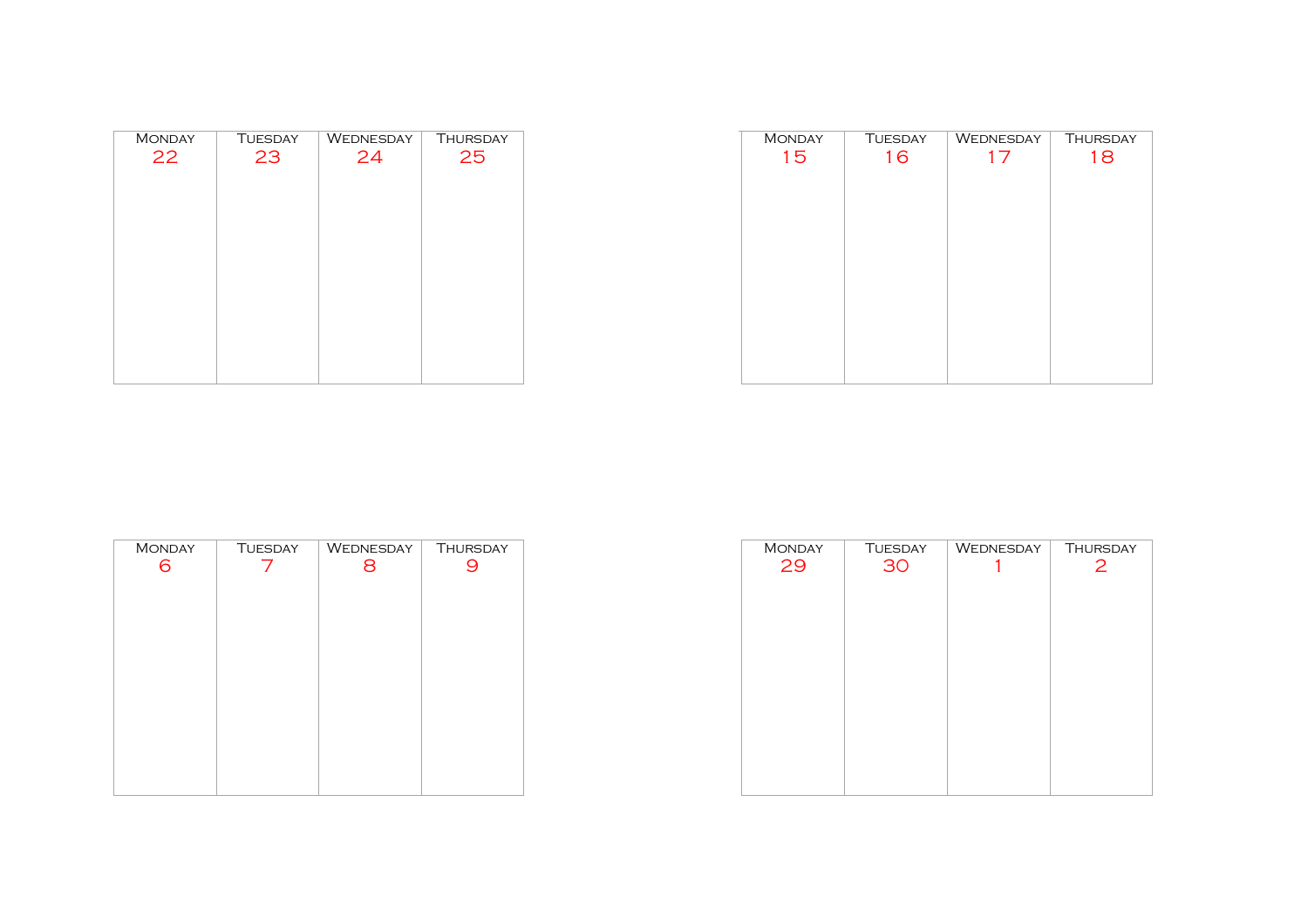| FRIDAY<br>10 | <b>SATURDAY</b><br>11 | <b>SUNDAY</b><br>12 <sup>°</sup> |                             |  | FRIDAY<br>17 | <b>SATURDAY</b><br>18 | <b>SUNDAY</b><br>19 |                                 |
|--------------|-----------------------|----------------------------------|-----------------------------|--|--------------|-----------------------|---------------------|---------------------------------|
|              |                       |                                  |                             |  |              |                       |                     |                                 |
|              |                       |                                  |                             |  |              |                       |                     |                                 |
|              |                       |                                  | 6 JUL<br>2020               |  |              |                       |                     | <b>13 JUL</b><br>2020           |
|              |                       |                                  | TO                          |  |              |                       |                     | TO                              |
|              |                       |                                  | <b>12 JUL</b><br>2020       |  |              |                       |                     | 19 JUL<br>2020                  |
|              |                       |                                  |                             |  |              |                       |                     |                                 |
|              |                       |                                  |                             |  |              |                       |                     |                                 |
|              |                       |                                  |                             |  |              |                       |                     |                                 |
|              |                       |                                  |                             |  |              |                       |                     |                                 |
| FRIDAY       | <b>SATURDAY</b>       | <b>SUNDAY</b>                    |                             |  | FRIDAY       | <b>SATURDAY</b>       | <b>SUNDAY</b>       |                                 |
| 24           | 25                    | 26                               |                             |  | 31           | $\mathbf{1}$          | $\overline{2}$      |                                 |
|              |                       |                                  |                             |  |              |                       |                     |                                 |
|              |                       |                                  |                             |  |              |                       |                     |                                 |
|              |                       |                                  | 20 JUL<br>2020              |  |              |                       |                     | 2020                            |
|              |                       |                                  | TO<br><b>26 JUL</b><br>2020 |  |              |                       |                     | $27$ JUL<br>TO<br>2 AUG<br>2020 |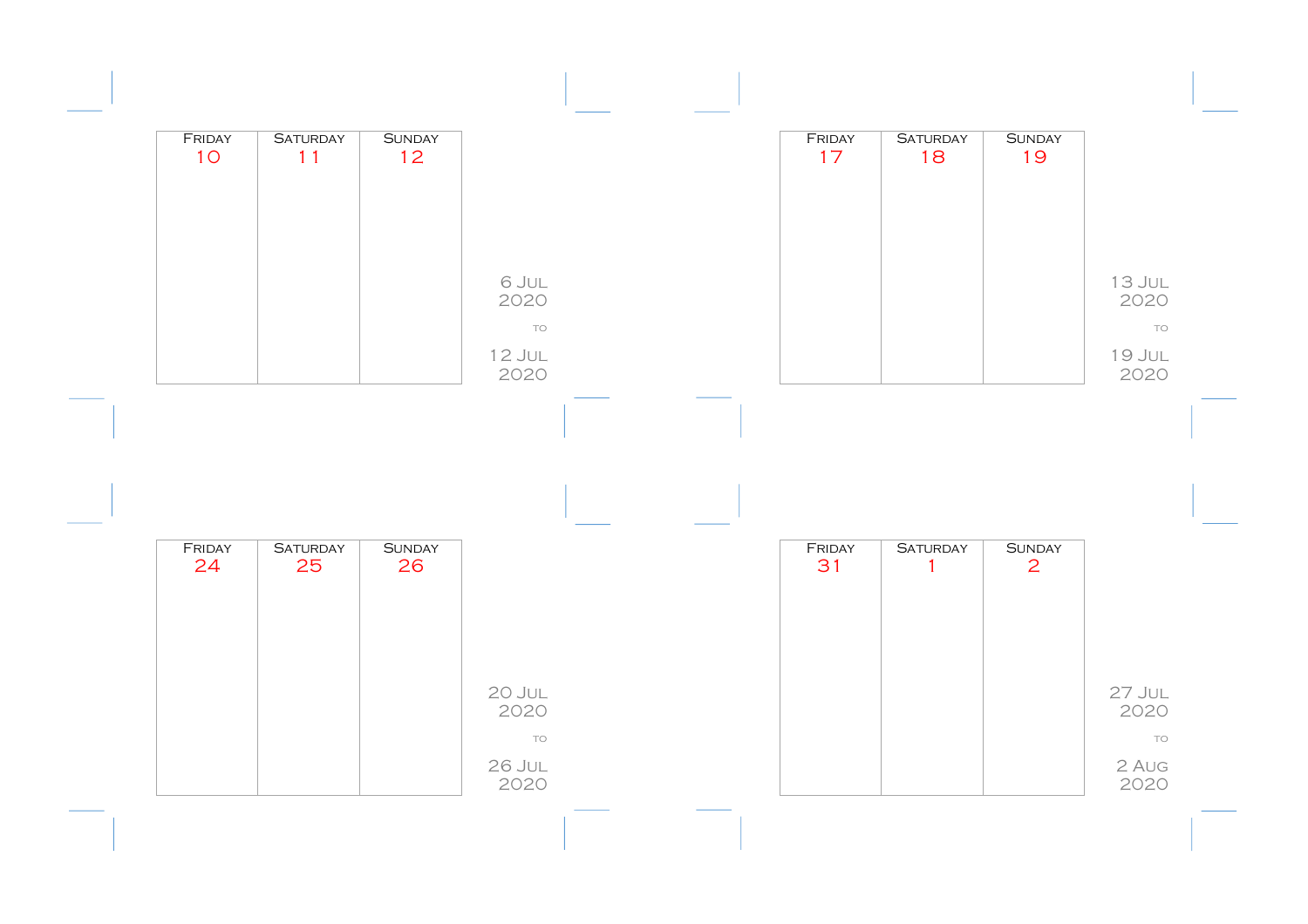| <b>MONDAY</b> | <b>TUESDAY</b> | <b>WEDNESDAY</b> | <b>THURSDAY</b> |
|---------------|----------------|------------------|-----------------|
| 20            | 21             | 22               | 23              |
|               |                |                  |                 |
|               |                |                  |                 |
|               |                |                  |                 |
|               |                |                  |                 |
|               |                |                  |                 |
|               |                |                  |                 |
|               |                |                  |                 |
|               |                |                  |                 |
|               |                |                  |                 |

| <b>MONDAY</b> | <b>TUESDAY</b> | WEDNESDAY | <b>THURSDAY</b> |
|---------------|----------------|-----------|-----------------|
| 13            | 14             | 15        | 16              |
|               |                |           |                 |
|               |                |           |                 |
|               |                |           |                 |
|               |                |           |                 |
|               |                |           |                 |
|               |                |           |                 |
|               |                |           |                 |
|               |                |           |                 |
|               |                |           |                 |
|               |                |           |                 |
|               |                |           |                 |
|               |                |           |                 |
|               |                |           |                 |

| <b>MONDAY</b> | <b>TUESDAY</b> | WEDNESDAY | THURSDAY |
|---------------|----------------|-----------|----------|
| 3             | 4              | 5         | 6        |
|               |                |           |          |
|               |                |           |          |
|               |                |           |          |
|               |                |           |          |
|               |                |           |          |
|               |                |           |          |
|               |                |           |          |
|               |                |           |          |
|               |                |           |          |
|               |                |           |          |
|               |                |           |          |
|               |                |           |          |

| <b>MONDAY</b> | <b>TUESDAY</b> | WEDNESDAY | <b>THURSDAY</b> |
|---------------|----------------|-----------|-----------------|
|               |                |           |                 |
| 27            | 28             | 29        | 30              |
|               |                |           |                 |
|               |                |           |                 |
|               |                |           |                 |
|               |                |           |                 |
|               |                |           |                 |
|               |                |           |                 |
|               |                |           |                 |
|               |                |           |                 |
|               |                |           |                 |
|               |                |           |                 |
|               |                |           |                 |
|               |                |           |                 |
|               |                |           |                 |
|               |                |           |                 |
|               |                |           |                 |
|               |                |           |                 |
|               |                |           |                 |
|               |                |           |                 |
|               |                |           |                 |
|               |                |           |                 |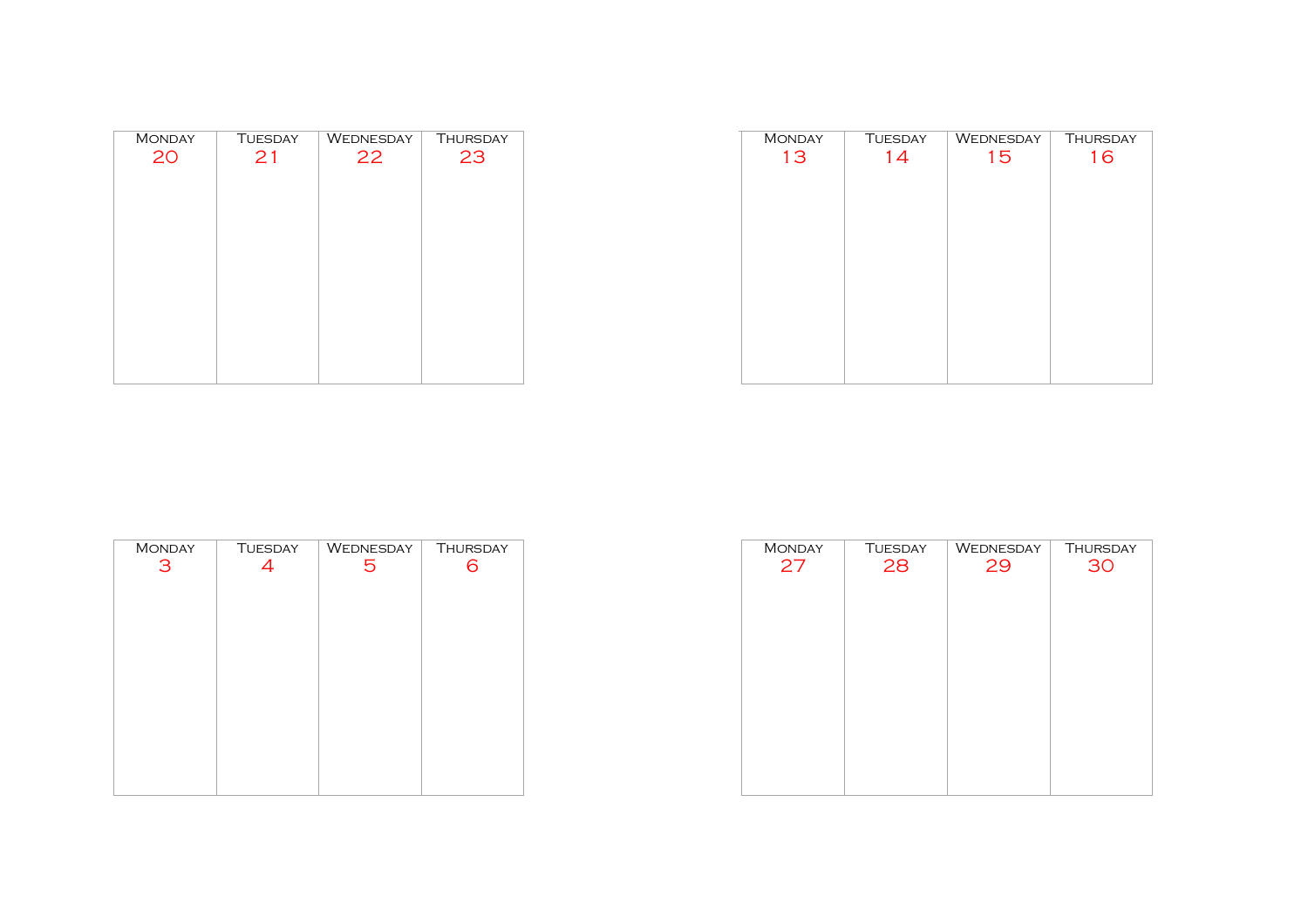| FRIDAY<br>$\overline{7}$ | <b>SATURDAY</b><br>8  | <b>SUNDAY</b><br>$\overline{9}$ |                     |  | FRIDAY<br>14 | <b>SATURDAY</b><br>15 | <b>SUNDAY</b><br>16 |                      |  |
|--------------------------|-----------------------|---------------------------------|---------------------|--|--------------|-----------------------|---------------------|----------------------|--|
|                          |                       |                                 |                     |  |              |                       |                     |                      |  |
|                          |                       |                                 | 3 AUG<br>2020       |  |              |                       |                     | 10 Aug<br>2020       |  |
|                          |                       |                                 | TO<br>9 AUG<br>2020 |  |              |                       |                     | TO<br>16 AUG<br>2020 |  |
|                          |                       |                                 |                     |  |              |                       |                     |                      |  |
|                          |                       |                                 |                     |  |              |                       |                     |                      |  |
| FRIDAY<br>21             | <b>SATURDAY</b><br>22 | <b>SUNDAY</b><br>23             |                     |  | FRIDAY<br>28 | <b>SATURDAY</b><br>29 | <b>SUNDAY</b><br>30 |                      |  |
|                          |                       |                                 |                     |  |              |                       |                     |                      |  |
|                          |                       |                                 | 17 AUG              |  |              |                       |                     | 24 AUG               |  |
|                          |                       |                                 | 2020                |  |              |                       |                     | 2020                 |  |
|                          |                       |                                 | TO                  |  |              |                       |                     | TO                   |  |
|                          |                       |                                 | 23 AUG<br>2020      |  |              |                       |                     | 30 AUG<br>2020       |  |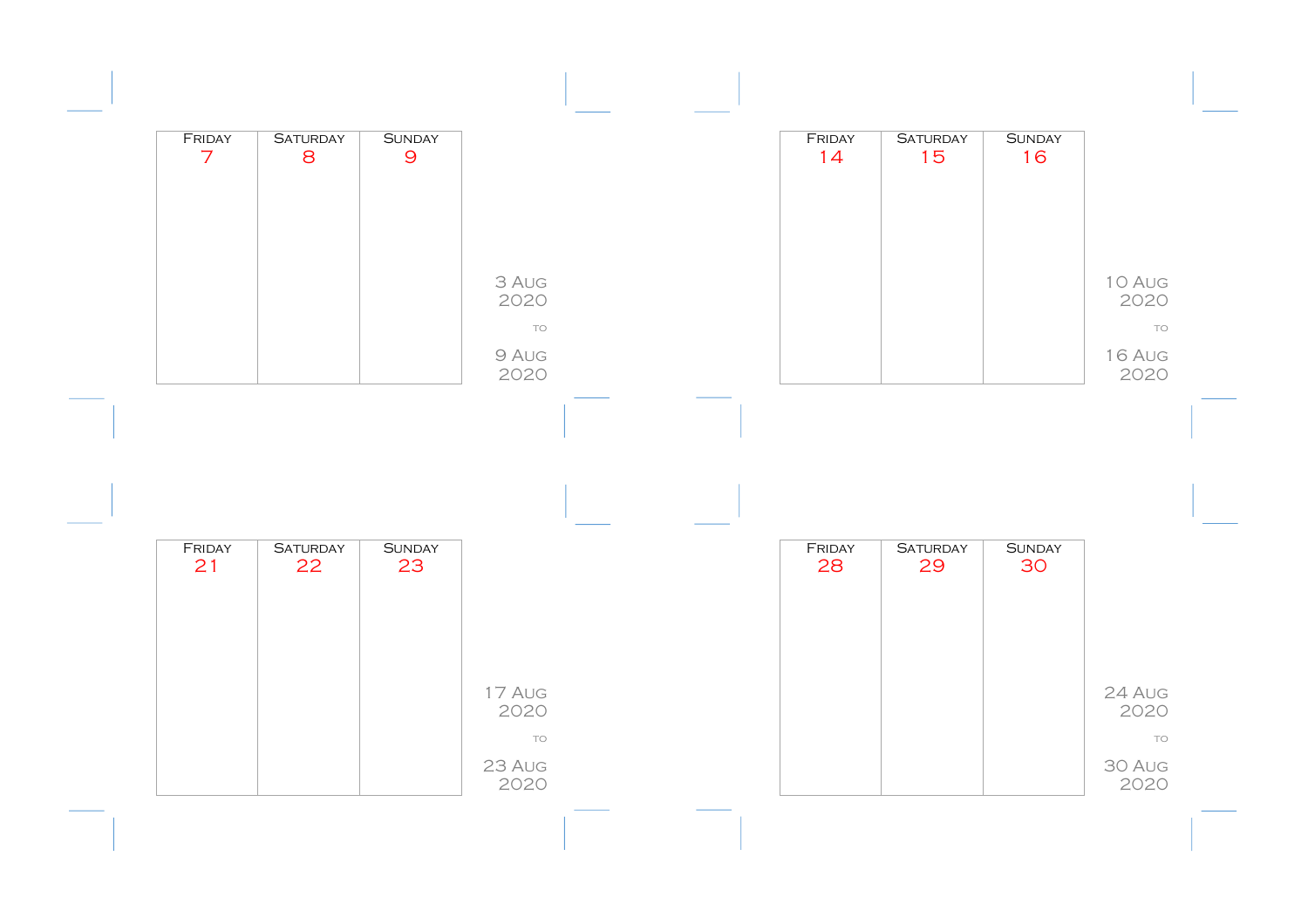| <b>MONDAY</b> | <b>TUESDAY</b> | WEDNESDAY | <b>THURSDAY</b> |
|---------------|----------------|-----------|-----------------|
| 17            | 18             | 19        | 20              |
|               |                |           |                 |
|               |                |           |                 |
|               |                |           |                 |
|               |                |           |                 |
|               |                |           |                 |
|               |                |           |                 |
|               |                |           |                 |
|               |                |           |                 |
|               |                |           |                 |
|               |                |           |                 |
|               |                |           |                 |
|               |                |           |                 |

| <b>MONDAY</b> | <b>TUESDAY</b> | WEDNESDAY | <b>THURSDAY</b> |
|---------------|----------------|-----------|-----------------|
| 10            | 1 <sub>1</sub> | 12        | 13              |
|               |                |           |                 |
|               |                |           |                 |
|               |                |           |                 |
|               |                |           |                 |
|               |                |           |                 |
|               |                |           |                 |
|               |                |           |                 |
|               |                |           |                 |
|               |                |           |                 |
|               |                |           |                 |
|               |                |           |                 |
|               |                |           |                 |
|               |                |           |                 |

| <b>TUESDAY</b> | WEDNESDAY      | <b>THURSDAY</b> |
|----------------|----------------|-----------------|
|                | $\overline{2}$ | 3               |
|                |                |                 |
|                |                |                 |
|                |                |                 |
|                |                |                 |
|                |                |                 |
|                |                |                 |
|                |                |                 |
|                |                |                 |
|                |                |                 |
|                |                |                 |
|                |                |                 |
|                |                |                 |

| <b>MONDAY</b> | <b>TUESDAY</b> | WEDNESDAY | <b>THURSDAY</b> |
|---------------|----------------|-----------|-----------------|
| 24            | 25             | 26        | 27              |
|               |                |           |                 |
|               |                |           |                 |
|               |                |           |                 |
|               |                |           |                 |
|               |                |           |                 |
|               |                |           |                 |
|               |                |           |                 |
|               |                |           |                 |
|               |                |           |                 |
|               |                |           |                 |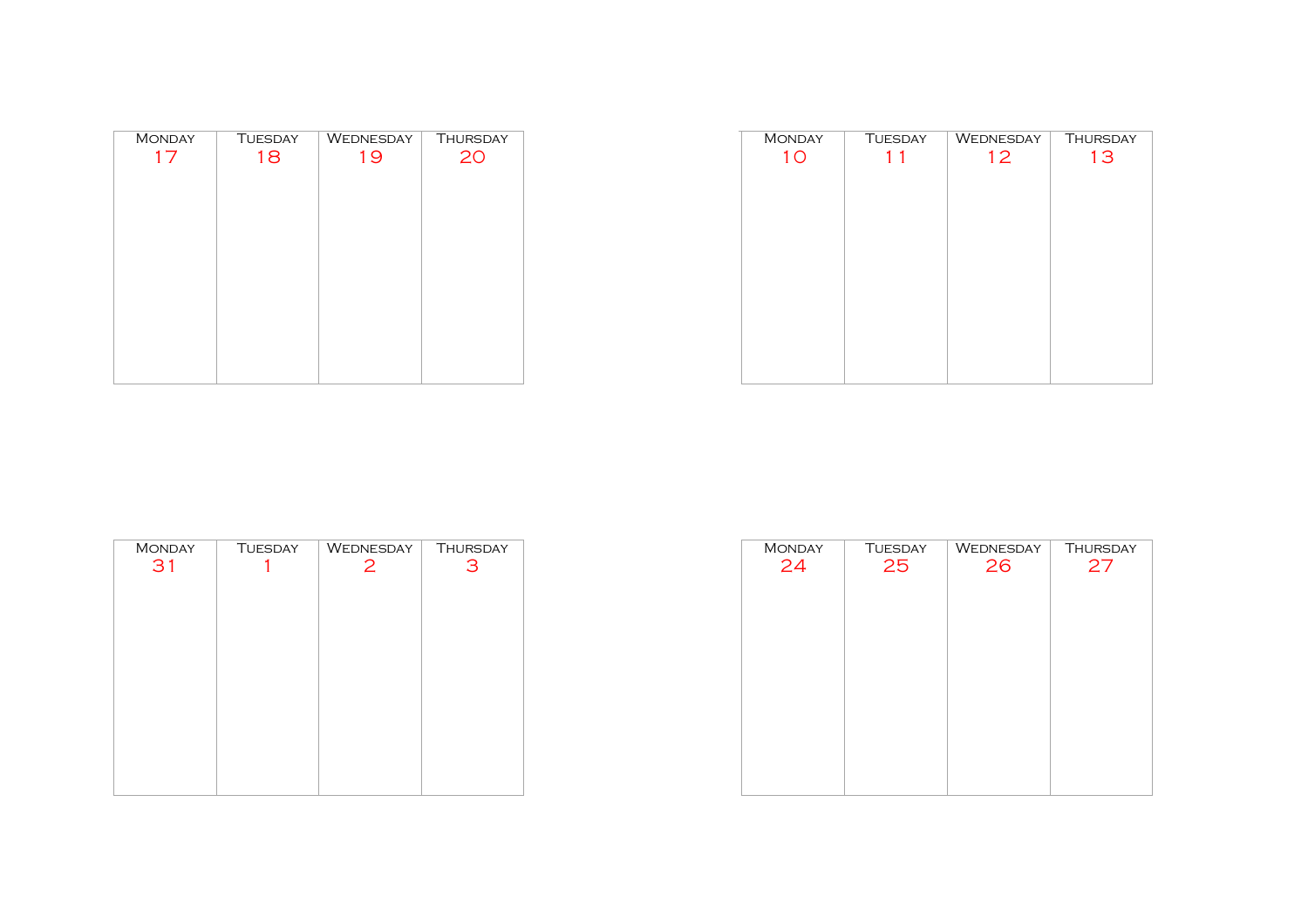| FRIDAY<br>$\overline{4}$ | <b>SATURDAY</b><br>5  | <b>SUNDAY</b><br>6  |                      |  | FRIDAY<br>11 | <b>SATURDAY</b><br>12 | <b>SUNDAY</b><br>13 |                        |
|--------------------------|-----------------------|---------------------|----------------------|--|--------------|-----------------------|---------------------|------------------------|
|                          |                       |                     |                      |  |              |                       |                     |                        |
|                          |                       |                     | 31 AUG<br>2020<br>TO |  |              |                       |                     | 7 SEP<br>2020<br>TO    |
|                          |                       |                     | 6 SEP                |  |              |                       |                     | 13 SEP                 |
|                          |                       |                     | 2020                 |  |              |                       |                     | 2020                   |
|                          |                       |                     |                      |  |              |                       |                     |                        |
|                          |                       |                     |                      |  |              |                       |                     |                        |
| FRIDAY<br>18             | <b>SATURDAY</b><br>19 | <b>SUNDAY</b><br>20 |                      |  | FRIDAY<br>25 | <b>SATURDAY</b><br>26 | <b>SUNDAY</b><br>27 |                        |
|                          |                       |                     |                      |  |              |                       |                     |                        |
|                          |                       |                     |                      |  |              |                       |                     |                        |
|                          |                       |                     | 14 SEP<br>2020<br>TO |  |              |                       |                     | $21$ SEP<br>2020<br>TO |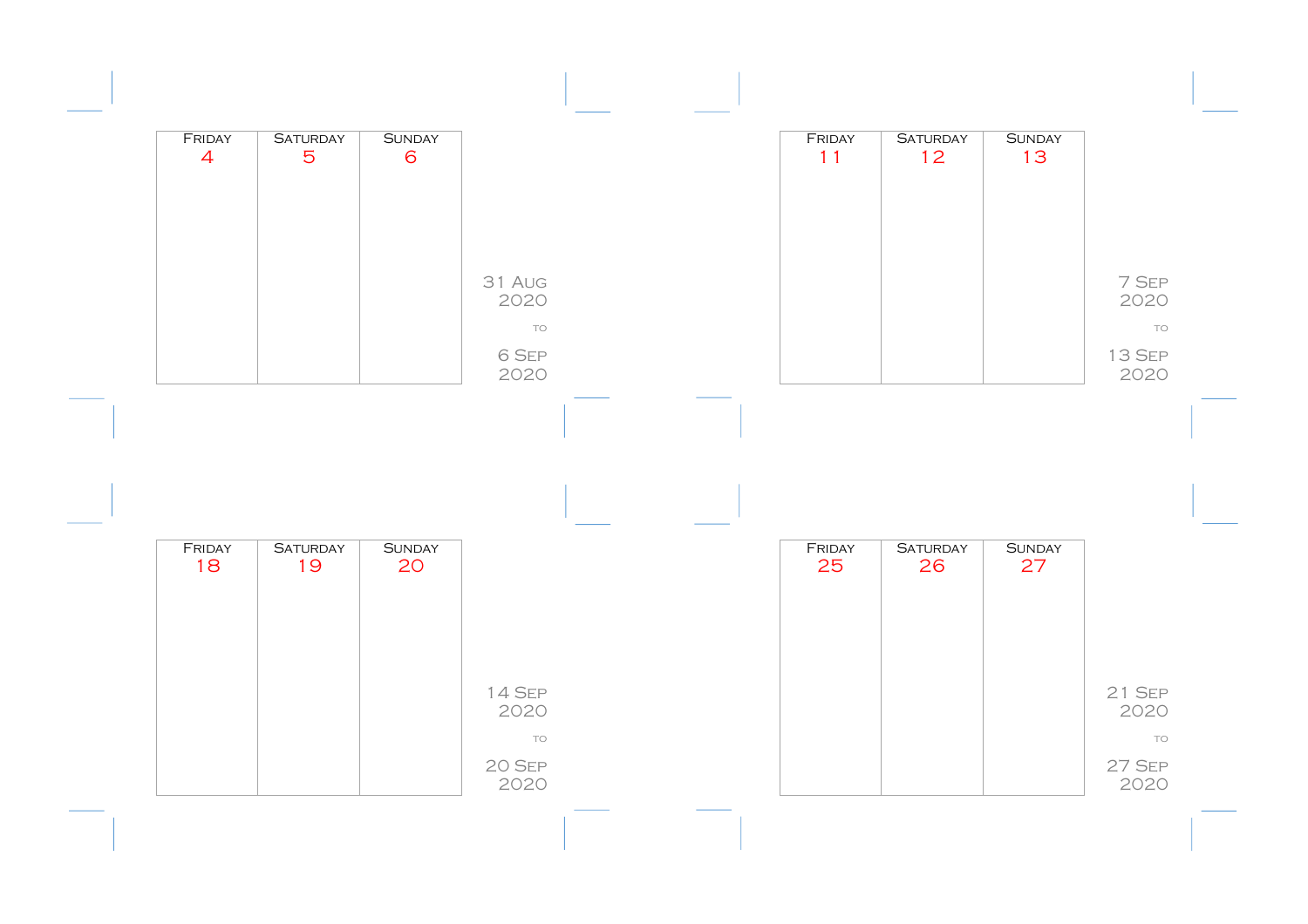| <b>MONDAY</b> | <b>TUESDAY</b> | WEDNESDAY | <b>THURSDAY</b> |
|---------------|----------------|-----------|-----------------|
| 14            | 15             | 16        | 17              |
|               |                |           |                 |
|               |                |           |                 |
|               |                |           |                 |
|               |                |           |                 |
|               |                |           |                 |
|               |                |           |                 |
|               |                |           |                 |
|               |                |           |                 |
|               |                |           |                 |
|               |                |           |                 |
|               |                |           |                 |
|               |                |           |                 |
|               |                |           |                 |

| <b>MONDAY</b> | <b>TUESDAY</b> | WEDNESDAY | <b>THURSDAY</b> |
|---------------|----------------|-----------|-----------------|
| 7             | 8              | 9         | 10              |
|               |                |           |                 |
|               |                |           |                 |
|               |                |           |                 |
|               |                |           |                 |
|               |                |           |                 |
|               |                |           |                 |
|               |                |           |                 |
|               |                |           |                 |
|               |                |           |                 |
|               |                |           |                 |
|               |                |           |                 |
|               |                |           |                 |
|               |                |           |                 |

| <b>MONDAY</b> | <b>TUESDAY</b> | WEDNESDAY | <b>THURSDAY</b> |
|---------------|----------------|-----------|-----------------|
| 28            | 29             | 30        |                 |
|               |                |           |                 |
|               |                |           |                 |
|               |                |           |                 |
|               |                |           |                 |
|               |                |           |                 |
|               |                |           |                 |
|               |                |           |                 |
|               |                |           |                 |
|               |                |           |                 |
|               |                |           |                 |
|               |                |           |                 |
|               |                |           |                 |

| <b>MONDAY</b> | <b>TUESDAY</b> | WEDNESDAY | <b>THURSDAY</b> |
|---------------|----------------|-----------|-----------------|
| 21            | 22             | 23        | 24              |
|               |                |           |                 |
|               |                |           |                 |
|               |                |           |                 |
|               |                |           |                 |
|               |                |           |                 |
|               |                |           |                 |
|               |                |           |                 |
|               |                |           |                 |
|               |                |           |                 |
|               |                |           |                 |
|               |                |           |                 |
|               |                |           |                 |
|               |                |           |                 |
|               |                |           |                 |
|               |                |           |                 |
|               |                |           |                 |
|               |                |           |                 |
|               |                |           |                 |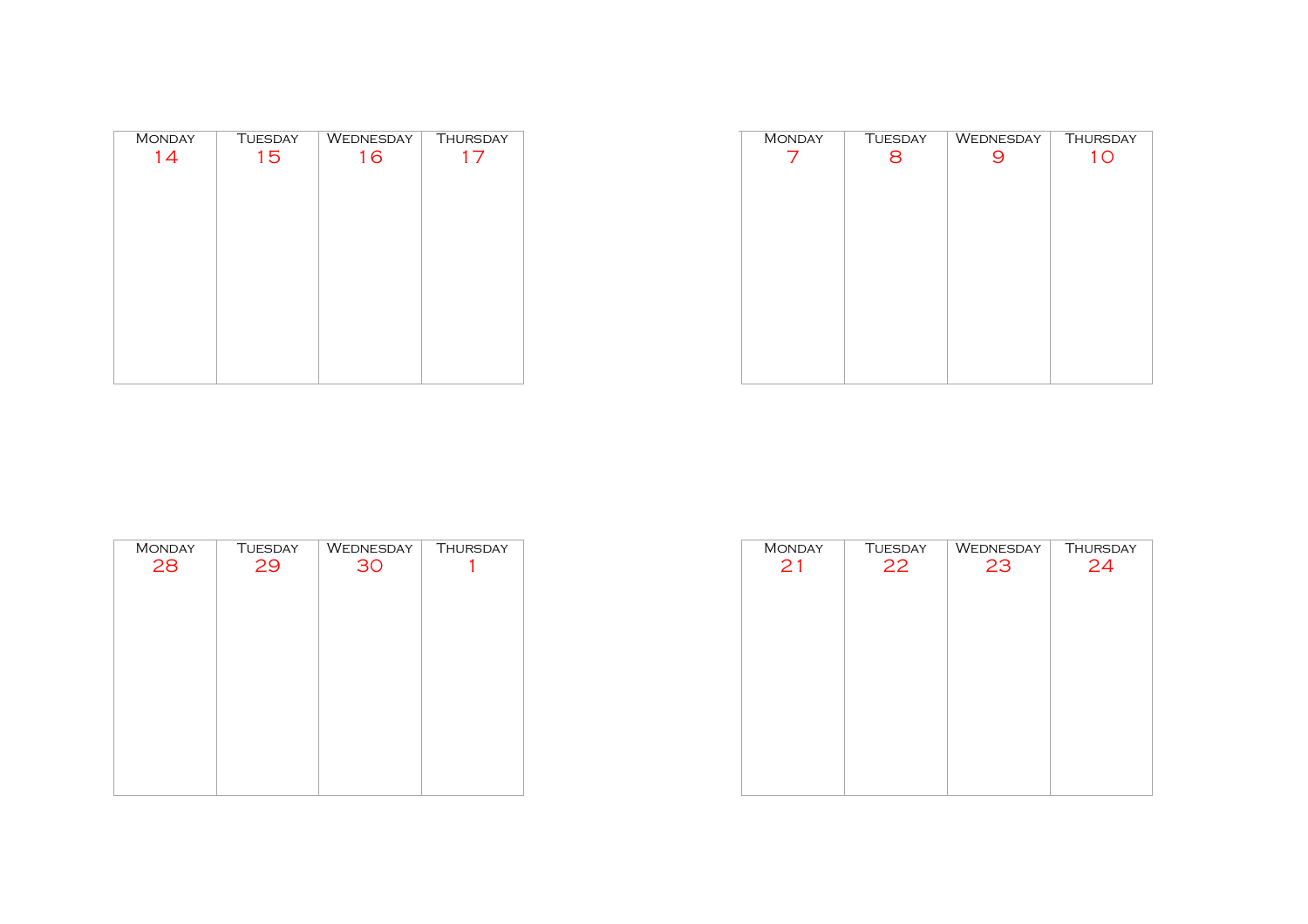| FRIDAY<br>2  | <b>SATURDAY</b><br>$\mathbf{3}$ | <b>SUNDAY</b><br>$\overline{4}$ |                                              |  | FRIDAY<br>$\overline{9}$ | <b>SATURDAY</b><br>10 | <b>SUNDAY</b><br>11 |                                       |
|--------------|---------------------------------|---------------------------------|----------------------------------------------|--|--------------------------|-----------------------|---------------------|---------------------------------------|
|              |                                 |                                 | <b>28 SEP</b><br>2020<br>TO<br>4 Oct<br>2020 |  |                          |                       |                     | 5 OCT<br>2020<br>TO<br>11 Oct<br>2020 |
|              |                                 |                                 |                                              |  |                          |                       |                     |                                       |
|              |                                 |                                 |                                              |  |                          |                       |                     |                                       |
| FRIDAY<br>16 | <b>SATURDAY</b><br>17           | <b>SUNDAY</b><br>18             | 12 Oct<br>2020                               |  | FRIDAY<br>23             | <b>SATURDAY</b><br>24 | <b>SUNDAY</b><br>25 | 19 Oct<br>2020                        |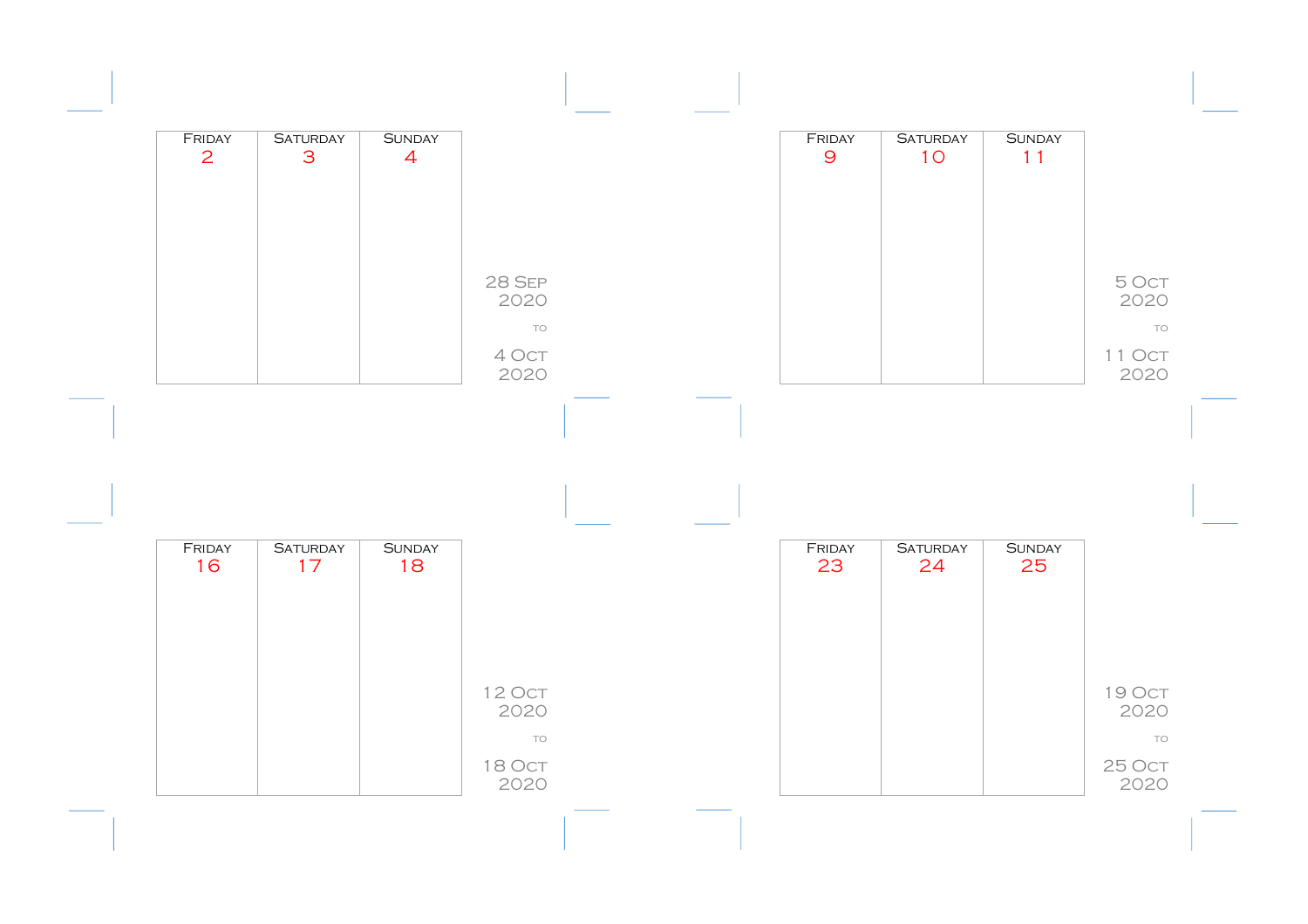| <b>MONDAY</b> | <b>TUESDAY</b> | <b>WEDNESDAY</b> | THURSDAY |
|---------------|----------------|------------------|----------|
| 12            | 13             | 14               | 15       |
|               |                |                  |          |
|               |                |                  |          |
|               |                |                  |          |
|               |                |                  |          |
|               |                |                  |          |
|               |                |                  |          |
|               |                |                  |          |
|               |                |                  |          |
|               |                |                  |          |

| <b>MONDAY</b> | <b>TUESDAY</b> | WEDNESDAY | <b>THURSDAY</b> |
|---------------|----------------|-----------|-----------------|
| 5             | 6              |           | 8               |
|               |                |           |                 |
|               |                |           |                 |
|               |                |           |                 |
|               |                |           |                 |
|               |                |           |                 |
|               |                |           |                 |
|               |                |           |                 |
|               |                |           |                 |
|               |                |           |                 |
|               |                |           |                 |
|               |                |           |                 |
|               |                |           |                 |
|               |                |           |                 |

| <b>MONDAY</b> | <b>TUESDAY</b> | WEDNESDAY | <b>THURSDAY</b> |
|---------------|----------------|-----------|-----------------|
| 26            | 27             | 28        | 29              |
|               |                |           |                 |
|               |                |           |                 |
|               |                |           |                 |
|               |                |           |                 |
|               |                |           |                 |
|               |                |           |                 |
|               |                |           |                 |
|               |                |           |                 |
|               |                |           |                 |
|               |                |           |                 |
|               |                |           |                 |

| <b>MONDAY</b> | <b>TUESDAY</b> | WEDNESDAY | <b>THURSDAY</b> |
|---------------|----------------|-----------|-----------------|
| 19            | 20             | 21        | 22              |
|               |                |           |                 |
|               |                |           |                 |
|               |                |           |                 |
|               |                |           |                 |
|               |                |           |                 |
|               |                |           |                 |
|               |                |           |                 |
|               |                |           |                 |
|               |                |           |                 |
|               |                |           |                 |
|               |                |           |                 |
|               |                |           |                 |
|               |                |           |                 |
|               |                |           |                 |
|               |                |           |                 |
|               |                |           |                 |
|               |                |           |                 |
|               |                |           |                 |
|               |                |           |                 |
|               |                |           |                 |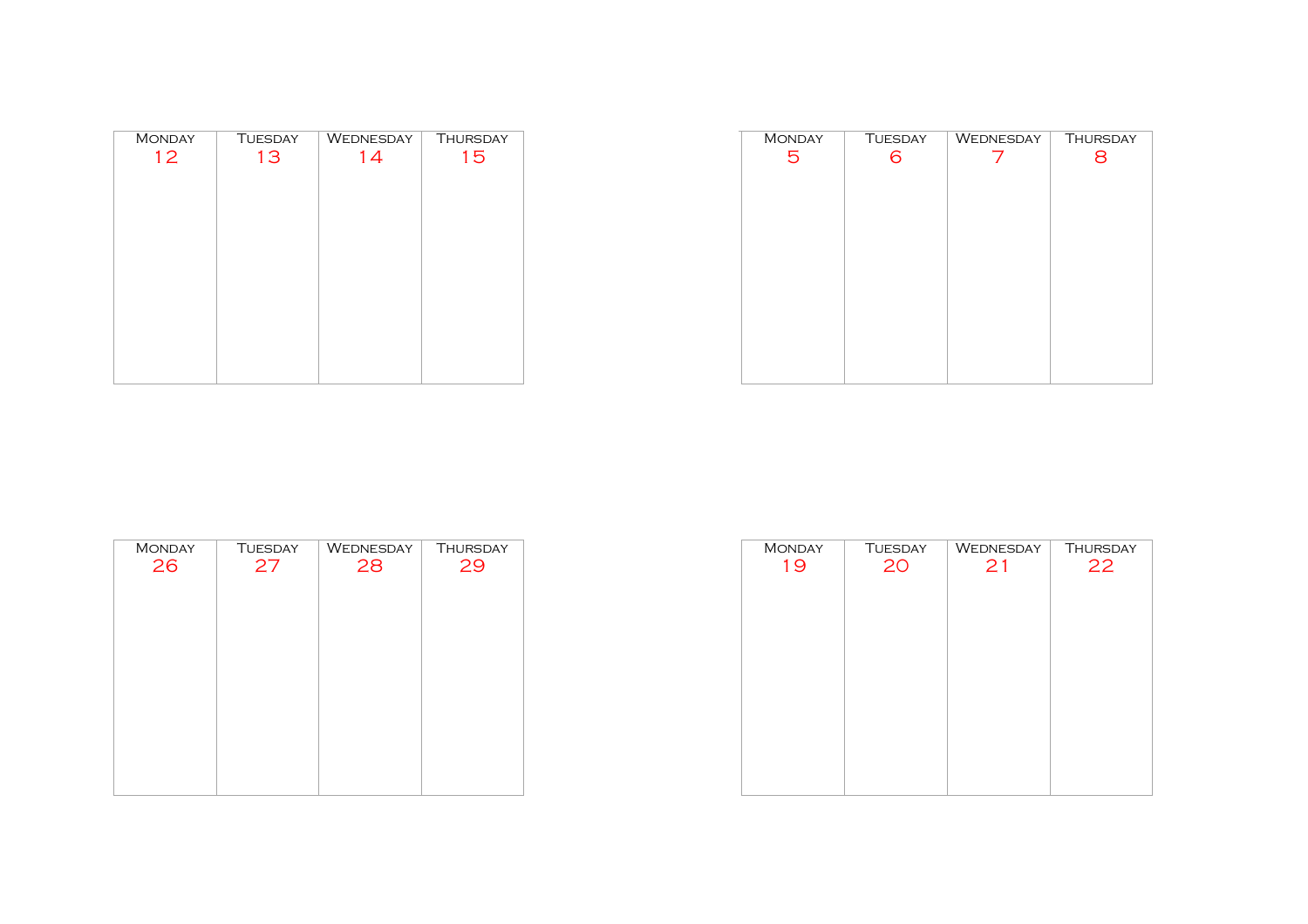| FRIDAY<br>30 | <b>SATURDAY</b><br>31 | <b>SUNDAY</b><br>$\mathbf{1}$ |                             |  | FRIDAY<br>6 | <b>SATURDAY</b><br>$\overline{7}$ | <b>SUNDAY</b><br>8 |                             |
|--------------|-----------------------|-------------------------------|-----------------------------|--|-------------|-----------------------------------|--------------------|-----------------------------|
|              |                       |                               | 26 Oct                      |  |             |                                   |                    | 2 Nov                       |
|              |                       |                               | 2020<br>TO<br>1 Nov<br>2020 |  |             |                                   |                    | 2020<br>TO<br>8 Nov<br>2020 |
|              |                       |                               |                             |  |             |                                   |                    |                             |
|              |                       |                               |                             |  |             |                                   |                    |                             |
| FRIDAY       |                       |                               |                             |  | FRIDAY      | <b>SATURDAY</b>                   | <b>SUNDAY</b>      |                             |
| 13           | <b>SATURDAY</b><br>14 | <b>SUNDAY</b><br>15           |                             |  | 20          | 21                                | 22                 |                             |
|              |                       |                               |                             |  |             |                                   |                    |                             |
|              |                       |                               | 9 Nov<br>2020<br>TO         |  |             |                                   |                    | <b>16 Nov</b><br>2020<br>TO |
|              |                       |                               | <b>15 Nov</b><br>2020       |  |             |                                   |                    | 22 Nov<br>2020              |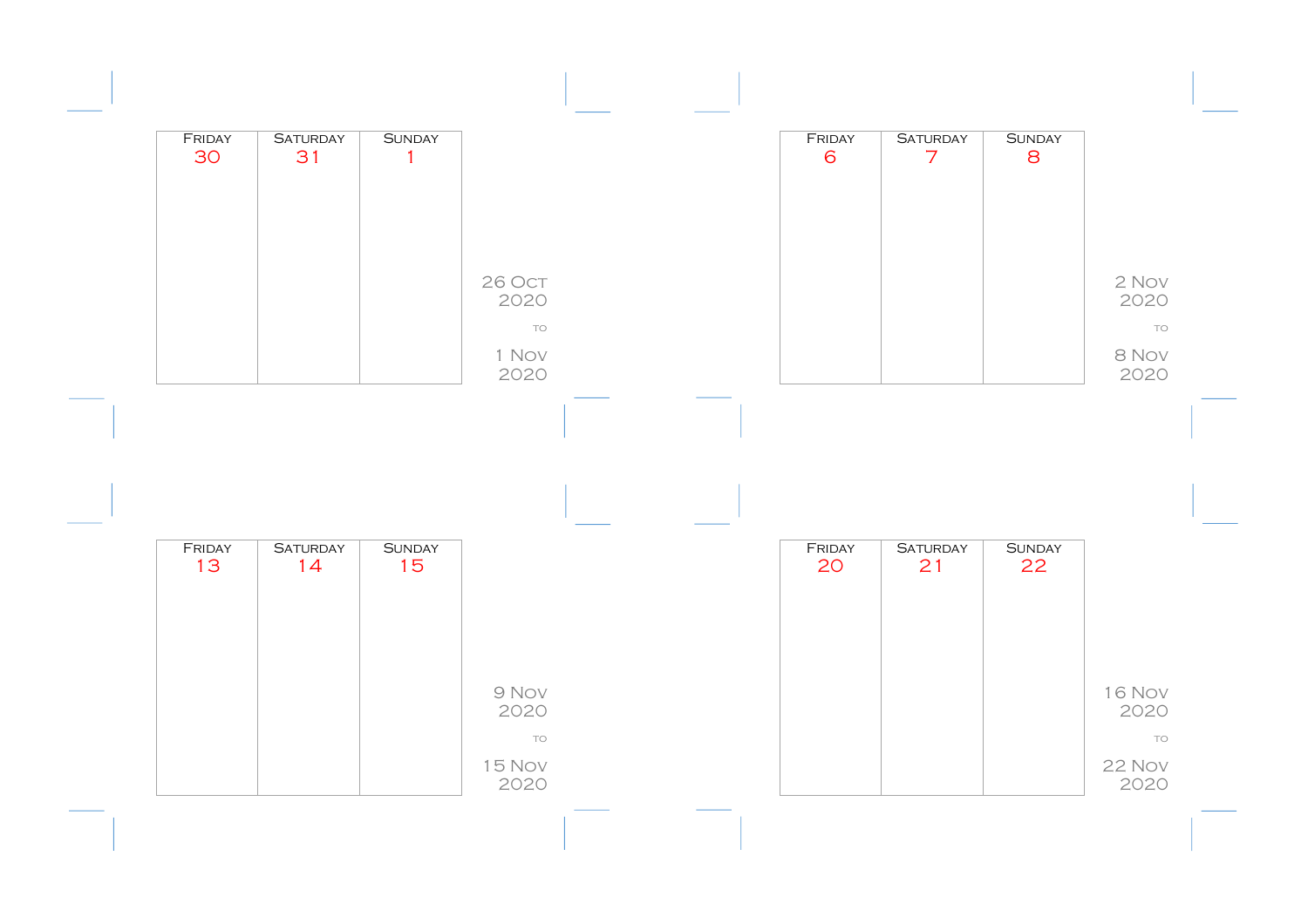| <b>MONDAY</b> | <b>TUESDAY</b> | WEDNESDAY | <b>THURSDAY</b> |
|---------------|----------------|-----------|-----------------|
|               | 1 <sub>O</sub> | 11        | 12              |
|               |                |           |                 |
|               |                |           |                 |
|               |                |           |                 |
|               |                |           |                 |
|               |                |           |                 |
|               |                |           |                 |
|               |                |           |                 |
|               |                |           |                 |
|               |                |           |                 |
|               |                |           |                 |
|               |                |           |                 |
|               |                |           |                 |
|               |                |           |                 |

| <b>MONDAY</b> | <b>TUESDAY</b> | WEDNESDAY | <b>THURSDAY</b> |
|---------------|----------------|-----------|-----------------|
| 2             | 3              | 4         | 5               |
|               |                |           |                 |
|               |                |           |                 |
|               |                |           |                 |
|               |                |           |                 |
|               |                |           |                 |
|               |                |           |                 |
|               |                |           |                 |
|               |                |           |                 |
|               |                |           |                 |
|               |                |           |                 |
|               |                |           |                 |
|               |                |           |                 |
|               |                |           |                 |

| <b>MONDAY</b> | <b>TUESDAY</b> | WEDNESDAY | <b>THURSDAY</b> |
|---------------|----------------|-----------|-----------------|
| 23            | 24             | 25        | 26              |
|               |                |           |                 |
|               |                |           |                 |
|               |                |           |                 |
|               |                |           |                 |
|               |                |           |                 |
|               |                |           |                 |
|               |                |           |                 |
|               |                |           |                 |
|               |                |           |                 |

| <b>MONDAY</b> | <b>TUESDAY</b> | WEDNESDAY | <b>THURSDAY</b> |
|---------------|----------------|-----------|-----------------|
| 16            | 17             | 18        | 19              |
|               |                |           |                 |
|               |                |           |                 |
|               |                |           |                 |
|               |                |           |                 |
|               |                |           |                 |
|               |                |           |                 |
|               |                |           |                 |
|               |                |           |                 |
|               |                |           |                 |
|               |                |           |                 |
|               |                |           |                 |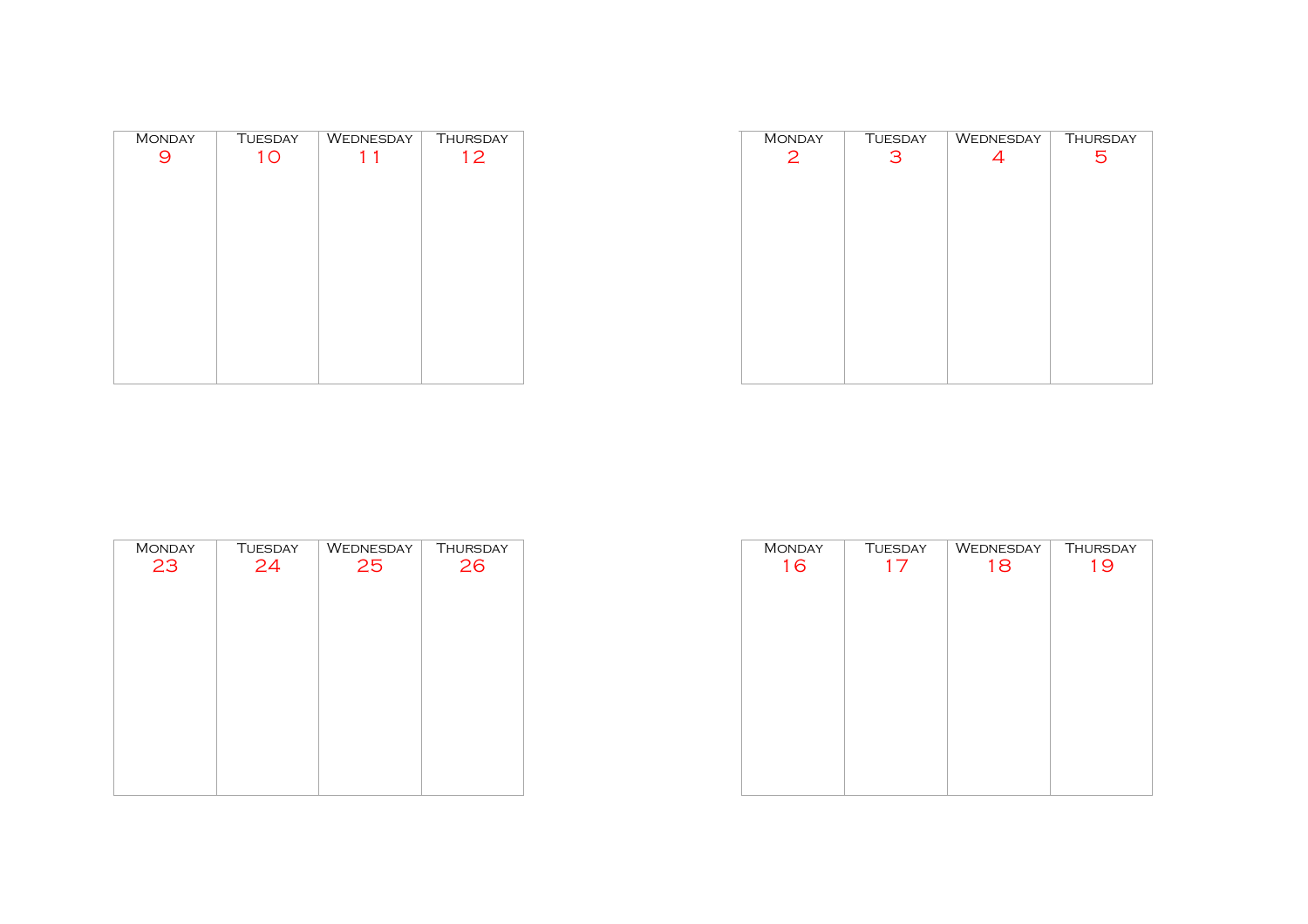| FRIDAY<br>27 | <b>SATURDAY</b><br>28 | <b>SUNDAY</b><br>29 |                      |  | FRIDAY<br>$\overline{4}$ | <b>SATURDAY</b><br>$\overline{5}$ | <b>SUNDAY</b><br>6  |                      |
|--------------|-----------------------|---------------------|----------------------|--|--------------------------|-----------------------------------|---------------------|----------------------|
|              |                       |                     | 23 Nov               |  |                          |                                   |                     | 30 Nov               |
|              |                       |                     | 2020<br>TO<br>29 Nov |  |                          |                                   |                     | 2020<br>TO<br>6 DEC  |
|              |                       |                     | 2020                 |  |                          |                                   |                     | 2020                 |
|              |                       |                     |                      |  |                          |                                   |                     |                      |
|              |                       |                     |                      |  |                          |                                   |                     |                      |
| FRIDAY<br>11 | <b>SATURDAY</b><br>12 | <b>SUNDAY</b><br>13 |                      |  | FRIDAY<br>18             | <b>SATURDAY</b><br>19             | <b>SUNDAY</b><br>20 |                      |
|              |                       |                     |                      |  |                          |                                   |                     |                      |
|              |                       |                     | 7 DEC<br>2020<br>TO  |  |                          |                                   |                     | 14 DEC<br>2020<br>TO |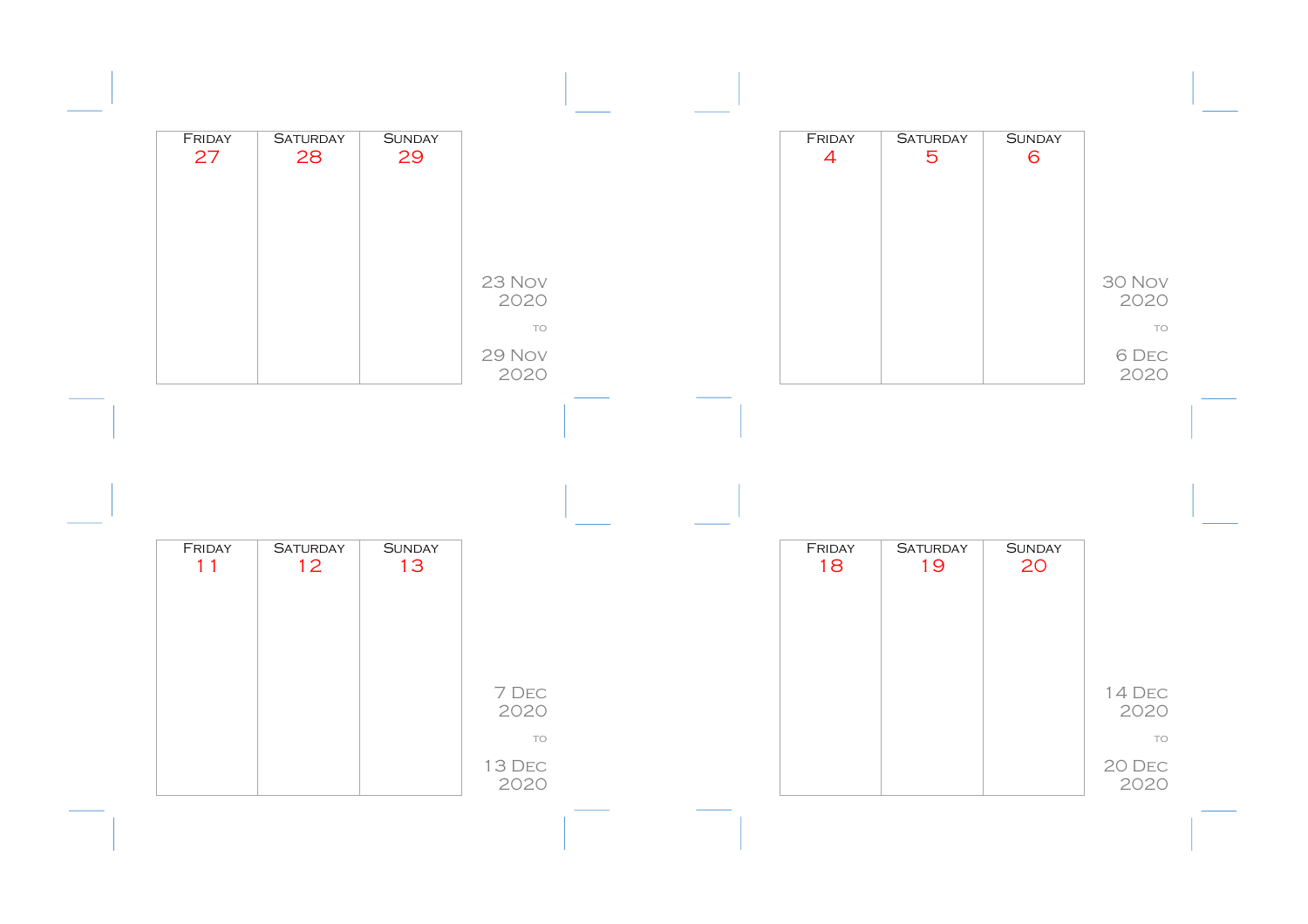| <b>MONDAY</b> | <b>TUESDAY</b> | WEDNESDAY | <b>THURSDAY</b> |
|---------------|----------------|-----------|-----------------|
|               | 8              |           | 10              |
|               |                |           |                 |
|               |                |           |                 |
|               |                |           |                 |
|               |                |           |                 |
|               |                |           |                 |
|               |                |           |                 |
|               |                |           |                 |
|               |                |           |                 |
|               |                |           |                 |
|               |                |           |                 |
|               |                |           |                 |
|               |                |           |                 |
|               |                |           |                 |

| <b>MONDAY</b> | <b>TUESDAY</b> | WEDNESDAY      | <b>THURSDAY</b> |
|---------------|----------------|----------------|-----------------|
| 30            |                | $\overline{2}$ | 3               |
|               |                |                |                 |
|               |                |                |                 |
|               |                |                |                 |
|               |                |                |                 |
|               |                |                |                 |
|               |                |                |                 |
|               |                |                |                 |
|               |                |                |                 |
|               |                |                |                 |
|               |                |                |                 |
|               |                |                |                 |
|               |                |                |                 |
|               |                |                |                 |

| <b>MONDAY</b> | <b>TUESDAY</b> | WEDNESDAY | <b>THURSDAY</b> |
|---------------|----------------|-----------|-----------------|
| 21            | 22             | 23        | 24              |
|               |                |           |                 |
|               |                |           |                 |
|               |                |           |                 |
|               |                |           |                 |
|               |                |           |                 |
|               |                |           |                 |
|               |                |           |                 |
|               |                |           |                 |
|               |                |           |                 |
|               |                |           |                 |

| <b>MONDAY</b> | <b>TUESDAY</b> | WEDNESDAY | <b>THURSDAY</b> |
|---------------|----------------|-----------|-----------------|
| 14            | 15             | 16        | 17              |
|               |                |           |                 |
|               |                |           |                 |
|               |                |           |                 |
|               |                |           |                 |
|               |                |           |                 |
|               |                |           |                 |
|               |                |           |                 |
|               |                |           |                 |
|               |                |           |                 |
|               |                |           |                 |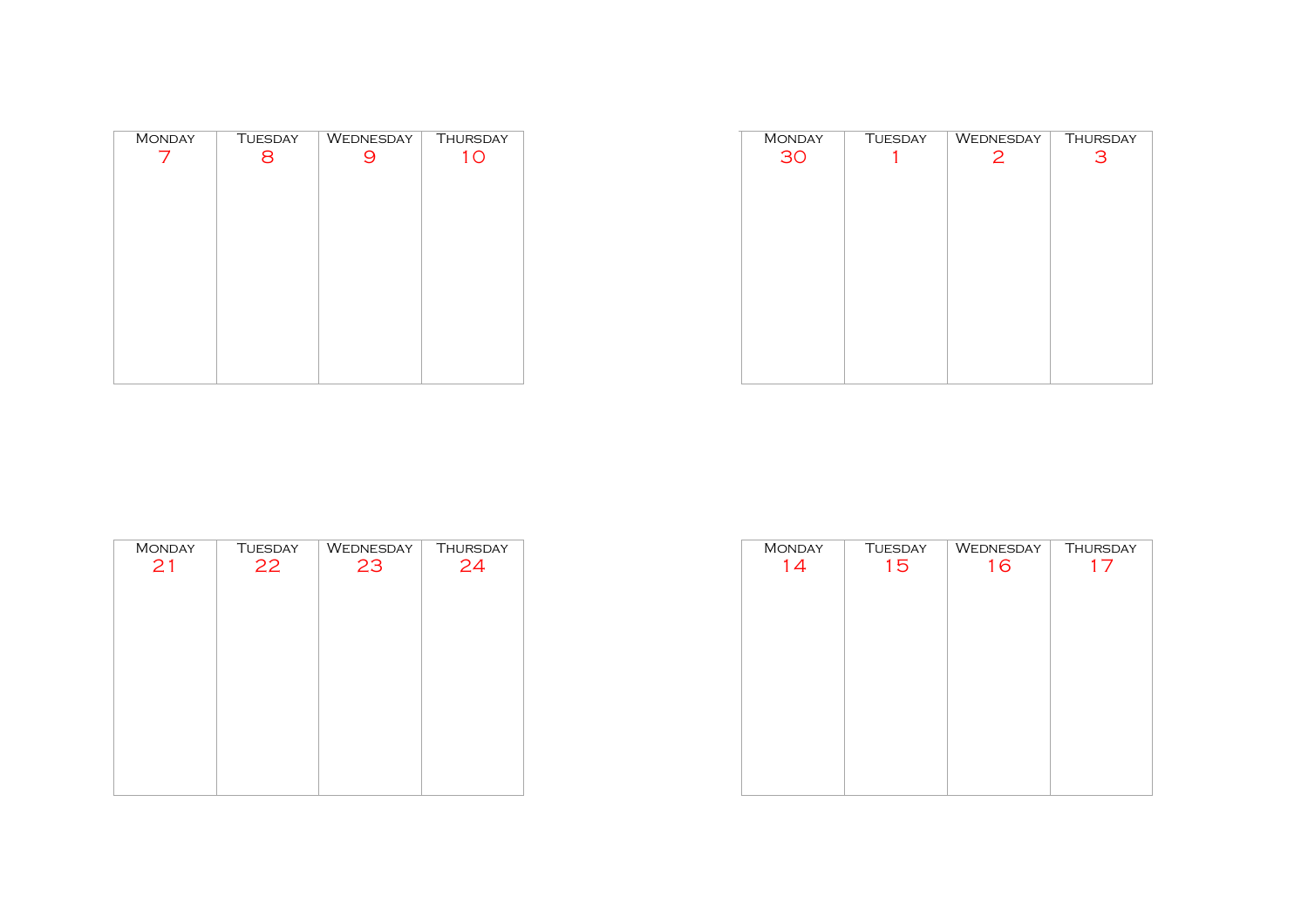|                      | <b>SUNDAY</b><br>3  | <b>SATURDAY</b><br>2  | FRIDAY<br>$\mathbf{1}$ |                     | <b>SUNDAY</b><br>27 | <b>SATURDAY</b><br>26             | FRIDAY<br>25 |
|----------------------|---------------------|-----------------------|------------------------|---------------------|---------------------|-----------------------------------|--------------|
|                      |                     |                       |                        |                     |                     |                                   |              |
| 28 DEC<br>2020       |                     |                       |                        | 21 DEC<br>2020      |                     |                                   |              |
| TO<br>3 JAN          |                     |                       |                        | TO<br>27 DEC        |                     |                                   |              |
|                      |                     |                       |                        |                     |                     |                                   |              |
| 2021                 |                     |                       |                        | 2020                |                     |                                   |              |
|                      |                     |                       |                        |                     |                     |                                   |              |
|                      |                     |                       |                        |                     |                     |                                   |              |
|                      | <b>SUNDAY</b><br>17 | <b>SATURDAY</b><br>16 | FRIDAY<br>15           |                     | <b>SUNDAY</b><br>10 | <b>SATURDAY</b><br>$\overline{9}$ | FRIDAY<br>8  |
|                      |                     |                       |                        |                     |                     |                                   |              |
|                      |                     |                       |                        |                     |                     |                                   |              |
| 11 JAN<br>2021<br>TO |                     |                       |                        | 4 Jan<br>2021<br>TO |                     |                                   |              |